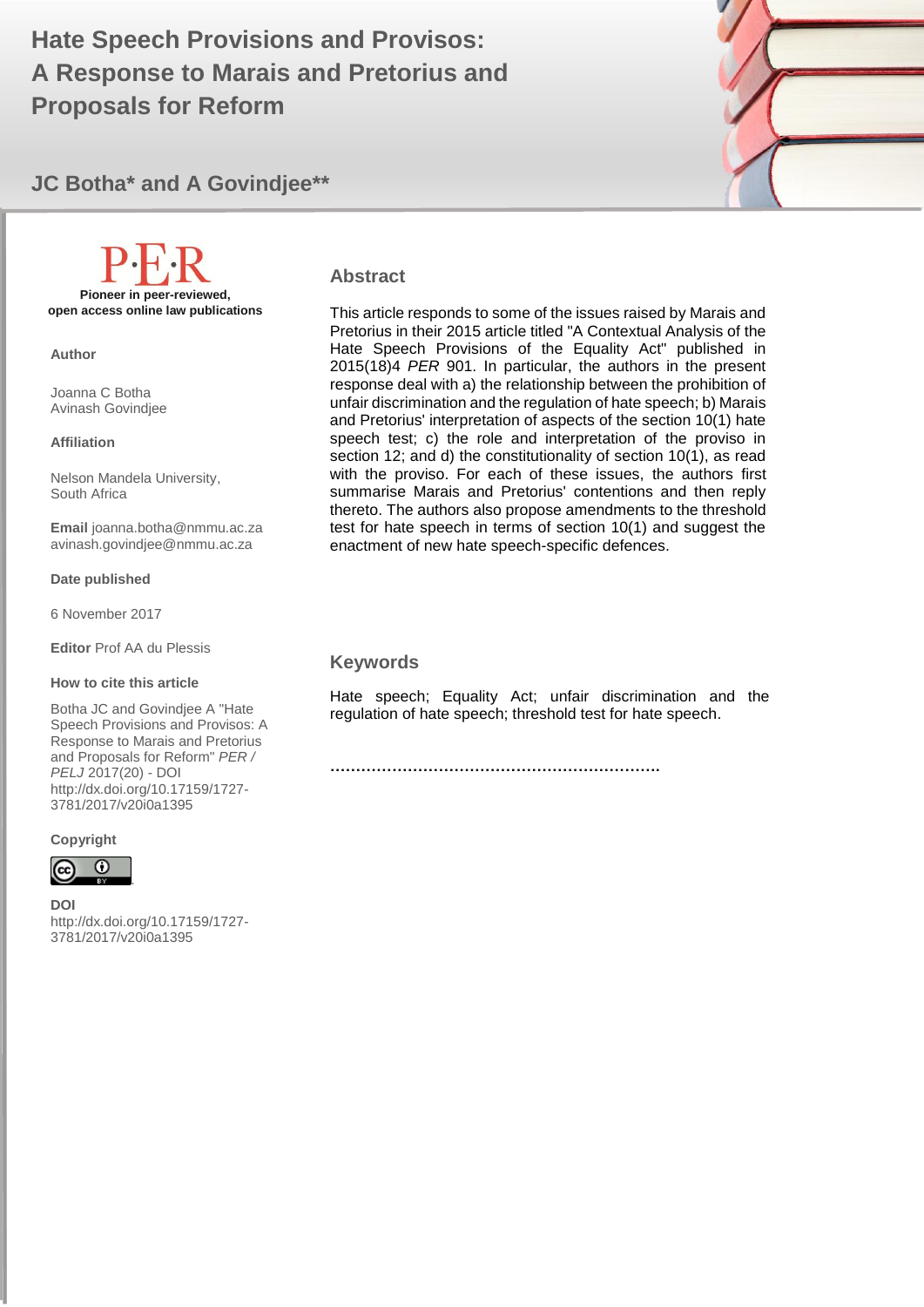### **1 Introduction**

In their article entitled "A Contextual Analysis of the Hate Speech Provisions of the Equality Act",<sup>1</sup> Marais and Pretorius deliver an interesting and thought-provoking interpretation of the meaning and constitutionality of section 10(1) of the *Promotion of Equality and Prevention of Unfair Discrimination Act* (the *Equality Act*),<sup>2</sup> as read with the proviso in section 12 of the Act. The contribution is worthy of a response.

Section 10(1) of the *Equality Act* prohibits hate speech and provides as follows:

Subject to the proviso in section 12, no person may publish, propagate, advocate or communicate words based on one or more of the prohibited grounds, against any person, that could reasonably be construed to demonstrate a clear intention to-

- a) be hurtful;
- b) be harmful or incite harm;
- c) promote or propagate hatred.

Section 12 of the Act prohibits types of expression as a form of unfair discrimination and contains a proviso to both sections 10(1) and 12. It provides that:

No person may-

- a) disseminate or broadcast any information;
- b) publish or display any advertisement or notice that could reasonably be construed or reasonably be understood to demonstrate a clear intention to unfairly discriminate against any person. Provided that *bona fide* engagement in artistic creativity, academic and scientific inquiry, fair and accurate reporting in the public interest or publication of any information, advertisement or notice in accordance with section 16 of the Constitution is not precluded by this section.

Section 7(a) of the Act also regulates expression as a form of unfair discrimination. It provides that:

Subject to section 6, no person may unfairly discriminate against another person on the grounds of race, including (a) the dissemination of any propaganda or idea, which propounds the racial superiority or inferiority of

l

Joanna C Botha. BA LLB (Rhodes), LLD (NMMU). Lecturer, Department of Public Law, NMMU, South Africa. Email: joanna.botha@nmmu.ac.za.

Avinash Govindjee. BA LLB (Rhodes), LLM (UPE), LLD (NMMU). Executive Dean, Faculty of Law, NMMU, South Africa. Email: avinash.govindjee@nmmu.ac.za.

<sup>1</sup> Marais and Pretorius 2015 *PER* 901.

<sup>2</sup> *Promotion of Equality and Prevention of Unfair Discrimination Act* 4 of 2000 (the *Equality Act*).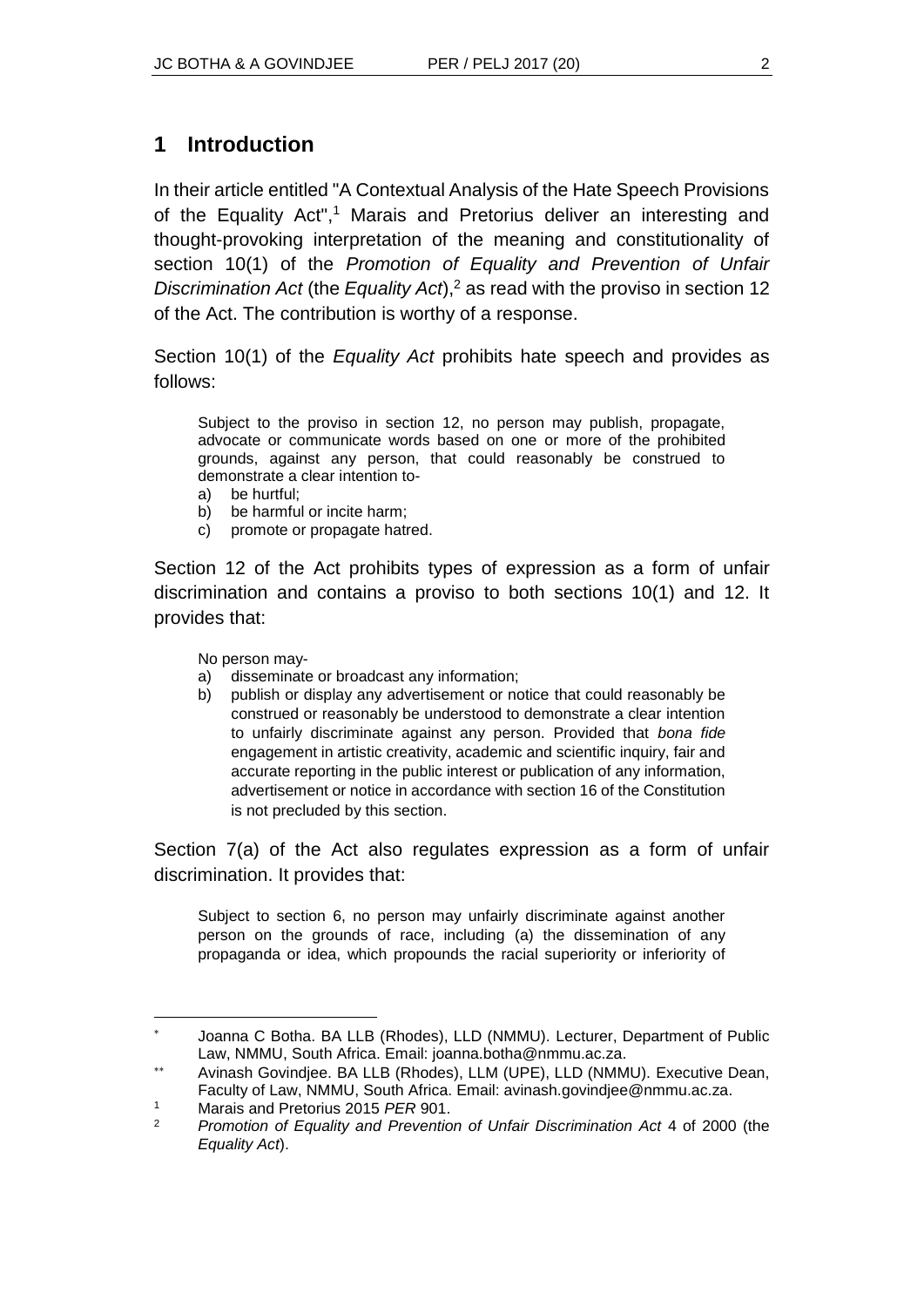such person, including incitement to, or participation in, any form of racial violence.

The requirements for prohibited speech in sections 7(a), 10(1) and 12 of the *Equality Act* create many interpretative challenges.<sup>3</sup> The test for hate speech in section 10(1) is significantly broader than the definition for hate speech in the *Constitution*<sup>4</sup> and is therefore open to constitutional challenge.<sup>5</sup> There is considerable doubt about the meaning and intended application of sections 7(a) and 12. It is debatable whether these provisions regulate hate speech *per se* or whether they prohibit speech as a form of unfair discrimination. The proviso in section 12 has also caused interpretative difficulty. The position is compounded by the fact that the Act's objectives indicate that the drafters regarded the prohibition of unfair discrimination and hate speech as inter-related, yet the two are separately regulated.<sup>6</sup>

Marais and Pretorius correctly point out that the prohibited speech provisions in the *Equality Act* must be interpreted contextually and purposively in the light of the Act's objectives. They also stress that it is incorrect to construe section 10(1) only with reference to the constitutional right to freedom of expression and the hate speech limitation in section 16(2)(c) of the *Constitution*. They argue that the more appropriate context for an interpretation of section 10(1) is sections 9(3) and (4) of the *Constitution*, which provide that neither the state nor any person may unfairly discriminate against another person on a prohibited ground and that national legislation must be enacted to regulate such conduct.<sup>7</sup>

We agree that the meaning and constitutionality of the speech provisions in the *Equality Act* must be analysed in the light of the Act's structure and objectives and with reference to the various remedies available to redress

l <sup>3</sup> See generally Albertyn, Goldblatt and Roederer *Introduction* 2-4; Teichner 2003 *SAJHR* 349. For a recent and detailed account, see Botha *Hate Speech*.

<sup>4</sup> Section 16(2)(c) of the *Constitution of the Republic of South Africa*, 1996.

<sup>&</sup>lt;sup>5</sup> Jon Qwelane has launched a constitutional challenge against s 10(1) following an Equality Court judgment that his column and an accompanying cartoon amounted to hate speech. See *SAHRC v Qwelane* (Eqc) (unreported) case number 44/EqJhb of 31 May 2011; *Qwelane v Minister of Justice and Constitutional Development* 2015 2 SA 493 (GJ). The judgment in *SAHRC v Qwelane* 2017 4 All SA 234 (GJ) was delivered in August 2017, after this article was accepted for publication. We do not agree with the decision.

<sup>6</sup> Teichner 2003 *SAJHR* 352; Albertyn, Goldblatt and Roederer *Introduction* 4.

<sup>7</sup> Marais and Pretorius 2015 *PER* 902. The *Equality Act* is the enabling legislation in question.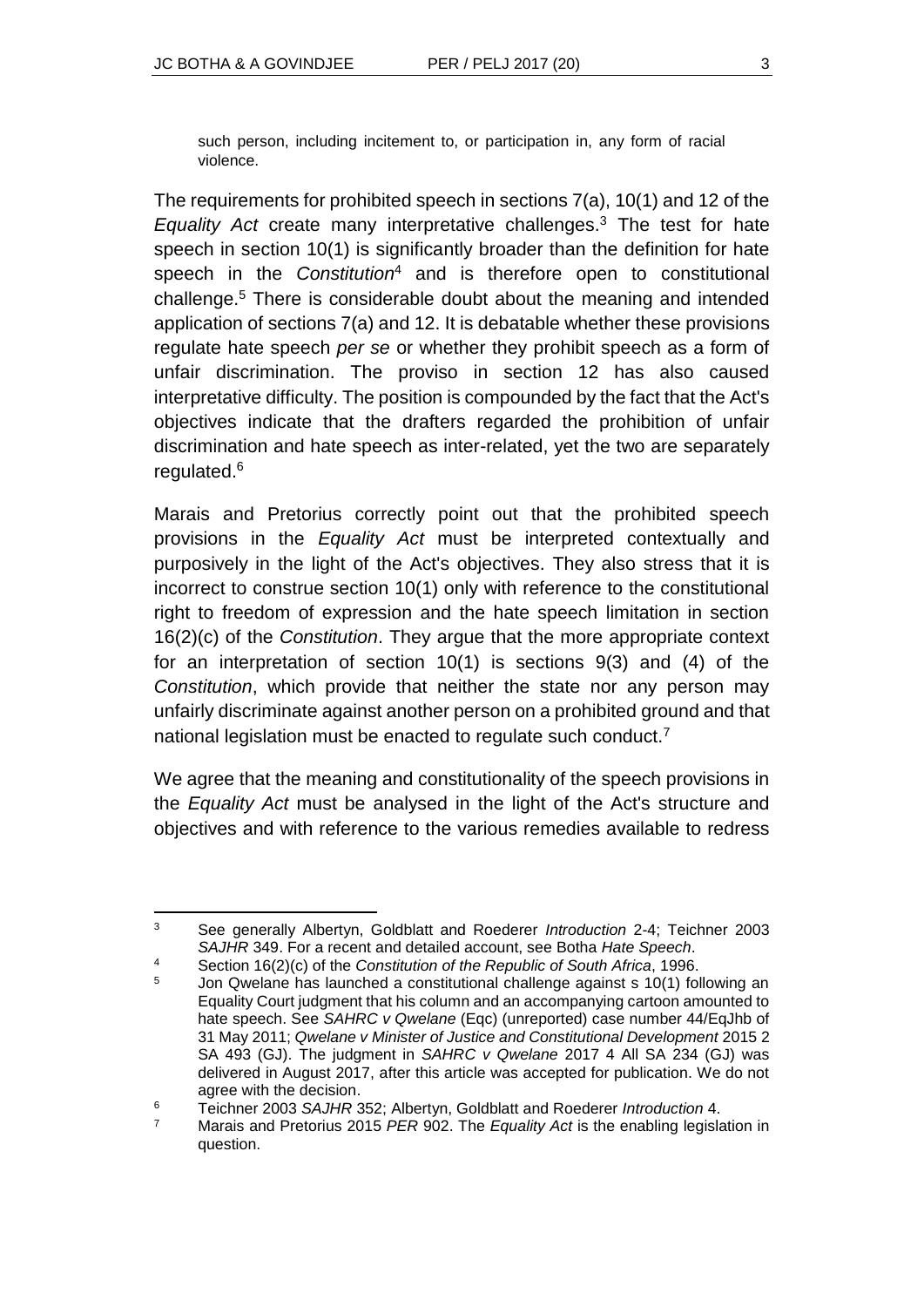infringements.<sup>8</sup> We also agree that the Act was enacted to give effect to the constitutional guarantee of equality and to ensure the transformation of South African society.

We add, however, that the Act was enacted as a remedial human rights statute and as the intended legal instrument for transforming South African society.<sup>9</sup> To this end, the Act's preamble contains a number of transformative and reconciliatory ideals. It acknowledges, for example, that the systemic inequalities of the past and unfair discrimination remain pervasive in society and that the consolidation of the democracy requires their eradication. It also records that the Act was enacted to facilitate the transition to a democratic country, both united and diverse, which upholds constitutional values, and which is "marked by human relations that are caring and compassionate". The Act's objectives, listed in section 2, repeat these goals and resonate with the transformative constitutional mandate.<sup>10</sup> Thus, when interpreting the prohibited speech provisions in the Act, it is important to take into account that the Act was enacted as a legal means to create a more egalitarian society in which discrimination is overcome and reconciliation promoted and where the inherent dignity of all persons is respected.<sup>11</sup> This position notwithstanding, care must be taken not to conflate hate speech and unfair discrimination. Whilst the two are often causally linked, they must be treated as separate legal concepts.

In this contribution, we respond to some of the issues raised by Marais and Pretorius. In particular, we deal with a) the relationship between the prohibition of unfair discrimination and the regulation of hate speech;<sup>12</sup> b) Marais and Pretorius' interpretation of aspects of the section 10(1) hate speech test; c) the role and interpretation of the proviso in section 12; and d) the constitutionality of section 10(1), as read with the proviso. For each of these issues, we first summarise Marais and Pretorius' contentions and then reply thereto. Thereafter, we propose amendments to the threshold

 $\overline{a}$ 

<sup>8</sup> Also see s 3(3), which emphasises contextual interpretation. See Albertyn, Goldblatt and Roederer *Introduction* 18; Bohler-Muller and Tait 2000 *Obiter* 410.

<sup>9</sup> For a discussion of the drafting history, see Gutto *Equality and Non-Discrimination in South Africa* 17-95.

<sup>10</sup> Section 2(b)(i)-(v) of the *Equality Act*.

<sup>11</sup> Krüger *Racism and Law* 151-152. The Act was also enacted to facilitate South Africa's international law obligations and must be interpreted with reference to relevant international law and comparable foreign law. See s 3 and s 233 of the *Constitution*.

<sup>12</sup> We have also dealt with this issue in Botha and Govindjee 2016 *SAJHR* 304-305 and Botha and Govindjee 2017 *Stell LR* 245, but expand our argument here in the light of Marais and Pretorius's contribution.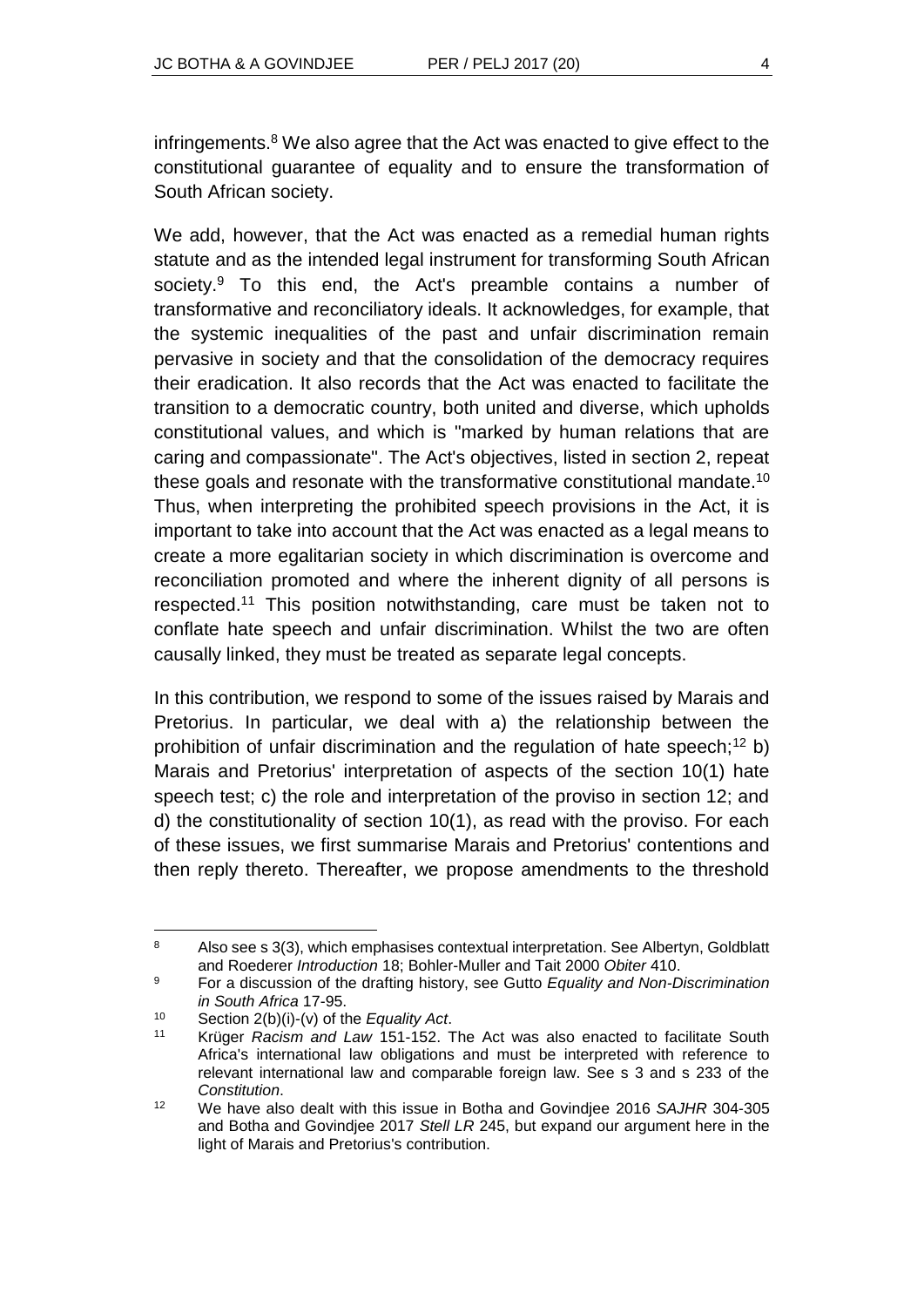test for hate speech in terms of section 10(1) and also suggest the enactment of new hate speech-specific defences.

### **2 The link between unfair discrimination and hate speech**

Marais and Pretorius contend that the type of "discriminatory expression" falling within the ambit of section 10(1) of the *Equality Act* should not be equated with the form of hate speech excluded from constitutional protection in terms of section 16(2)(c) of the *Constitution*. <sup>13</sup> They argue that the expression envisaged by section 16(2)(c) is "only expression of the most severe and deeply-felt, group related contempt that constitutes incitement to harm and imperils democracy".<sup>14</sup> They claim that the prohibition in section 10(1) aims to regulate low-grade discriminatory expression which demeans, hurts and degrades people on the basis of group characteristics and which does not promote equality.<sup>15</sup>

The authors reason that the meaning and constitutionality of section 10(1) must be tested by determining whether the expression prohibited thereby meets the fairness standard (for discrimination) and ultimately whether the prohibited expression fosters or inhibits equality.<sup>16</sup> The authors believe that the prohibition of hate speech could have been included within the ambit of section 6 of the *Equality Act*, which prohibits unfair discrimination generally, but suggest that a specific hate speech prohibition was enacted to enable the Act to achieve its objectives. They also argue that expression falling within the parameters of section 10(1) constitutes a form of unfair discrimination (in the sense that the speech creates disadvantage by promoting inequality and prejudice in society), but that a categorical prohibition was introduced to circumvent the need for hate speech complainants to prove the unfair discrimination requirements on a case-bycase basis.<sup>17</sup>

As indicated earlier, we agree that the underlying purpose of the *Equality Act* is to give effect to the constitutional right to equality by providing legal mechanisms aimed at overcoming unfair discrimination. We do not agree, however, with the conflation of hate speech and unfair discrimination. We

l <sup>13</sup> Marais and Pretorius 2015 *PER* 902-903.

<sup>&</sup>lt;sup>14</sup> We believe that this interpretation sets the bar too high, but do not address this issue here. We have analysed the meaning of the constitutional test for hate speech elsewhere. See Botha and Govindjee 2014 *SACJ* 145-153 and Botha and Govindjee 2016 *SAJHR* 297-302.

<sup>15</sup> Marais and Pretorius 2015 *PER* 903.

<sup>16</sup> Marais and Pretorius 2015 *PER* 903-904.

<sup>17</sup> Marais and Pretorius 2015 *PER* 906.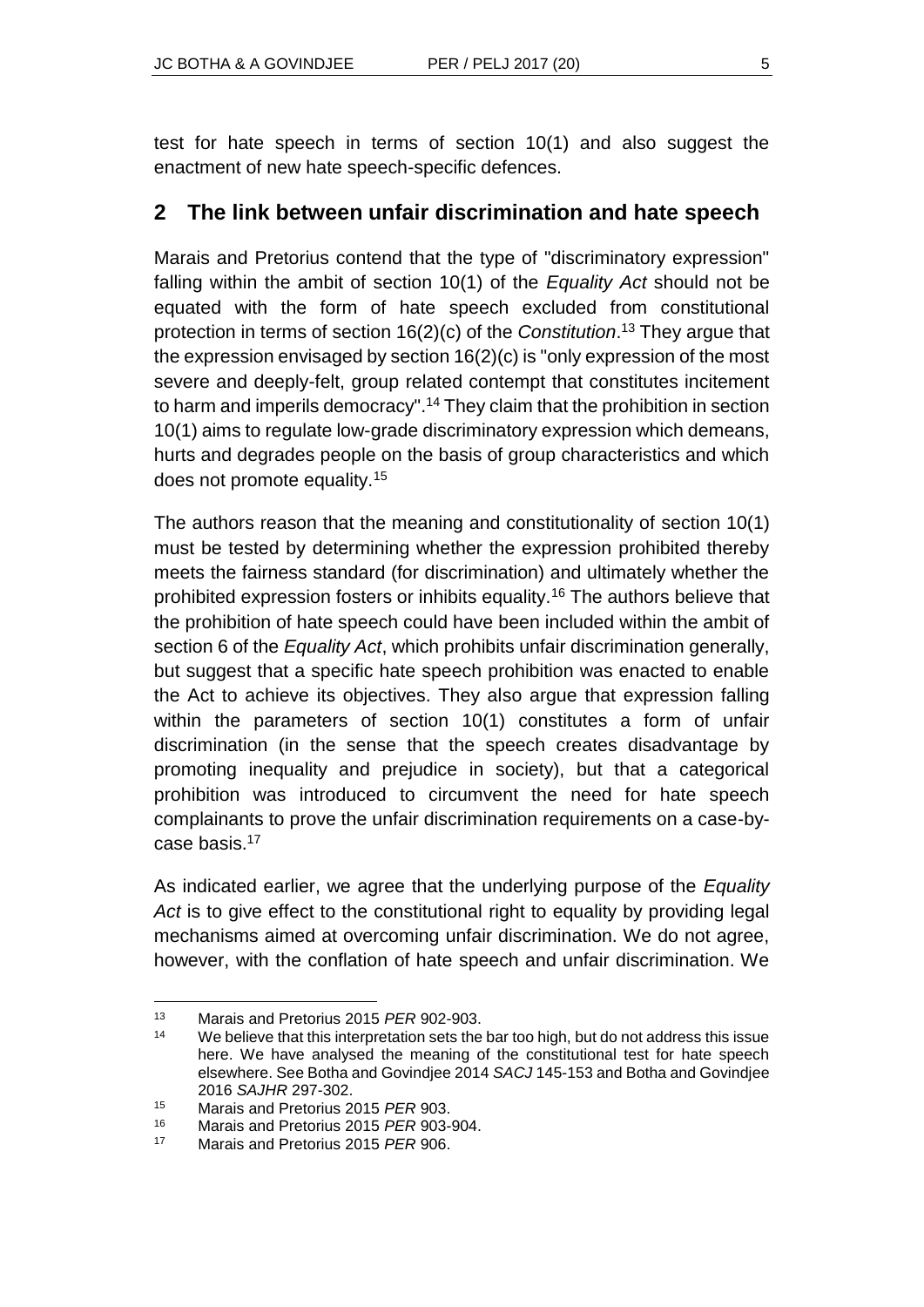argue that it is essential that hate speech and discrimination be recognised as independent concepts, with their own separate causes of action, even though the two are causally connected and the Act's objectives indicate that their prohibition is inter-related.<sup>18</sup> There is, in fact, a somewhat troubled relationship in the Act between the measures used to regulate hate speech and discriminatory speech, often causing confusion. This problem cannot be resolved with reference to section 10(1) only. Such an approach would be unjustifiably narrow. Both sections 7(a) and 12 must be considered and it is necessary to juxtapose the Act's treatment of hate speech with the regulation of unfair discrimination.

Section 6 of the *Equality Act* provides that no one may discriminate unfairly against another person.<sup>19</sup> Sections 7, 8 and 9 then prohibit unfair discrimination on specific grounds. The definition of discrimination in the Act comprises three elements, namely: a) a direct or indirect act or omission;<sup>20</sup> b) that causes harm by imposing a burden or withholding a benefit; and c) on a prohibited ground.<sup>21</sup> Discrimination thus involves an element of harm, arising either from the imposition of a burden or the denial of a positive benefit. It is not necessary to prove an intention to discriminate.<sup>22</sup> The focus is on the impact of the discriminatory conduct in issue.

Once the complainant has proved these three elements, discrimination is established and the respondent must then prove that the discrimination was not unfair. Section 14 of the Act contains a legislative test for determining fairness. Section 14(2) provides that when determining unfairness, a court must have regard to the context; the list of factors in section  $14(3)$ ;  $23$  and whether the discrimination reasonably and justifiably differentiates between people on objective criteria intrinsic to the activity concerned.<sup>24</sup>

l <sup>18</sup> See Botha and Govindjee 2016 *SAJHR* 304; Teichner 2003 *SAJHR* 352; Kok 2001 *TSAR* 297; Kok and Botha 2014 *Litnet Akademies* 208-209.

<sup>19</sup> "Discriminate" is defined in s 1(1)(viii) of the *Equality Act*.

<sup>&</sup>lt;sup>20</sup> Discrimination is direct (where there is a direct link between the discrimination and a prohibited ground) or indirect (where an apparently impartial act has a harmful effect on a person or persons identified by a prohibited ground). See Albertyn, Goldblatt and Roederer *Introduction* 33-34.

<sup>21</sup> Albertyn, Goldblatt and Roederer *Introduction* 33.

<sup>22</sup> Albertyn, Goldblatt and Roederer *Introduction* 34-35; *City Council of Pretoria v Walker* 1998 2 SA 363 (CC) para 43.

<sup>&</sup>lt;sup>23</sup> The list of factors in s 14(3) is broad. They appear to be based on a combination of the criteria taken into account by the Constitutional Court in *Harksen v Lane* 1988 1 SA 300 (CC) (hereafter *Harksen*) and those applied during a limitation enquiry in terms of s 36 of the *Constitution*. See generally Krüger 2011 *SALJ* 479, 480; *MEC for Education: Kwa-Zulu Natal v Pillay* 2008 1 SA 474 (CC) paras 70, 137, 168.

<sup>24</sup> *Harksen* paras 51-53.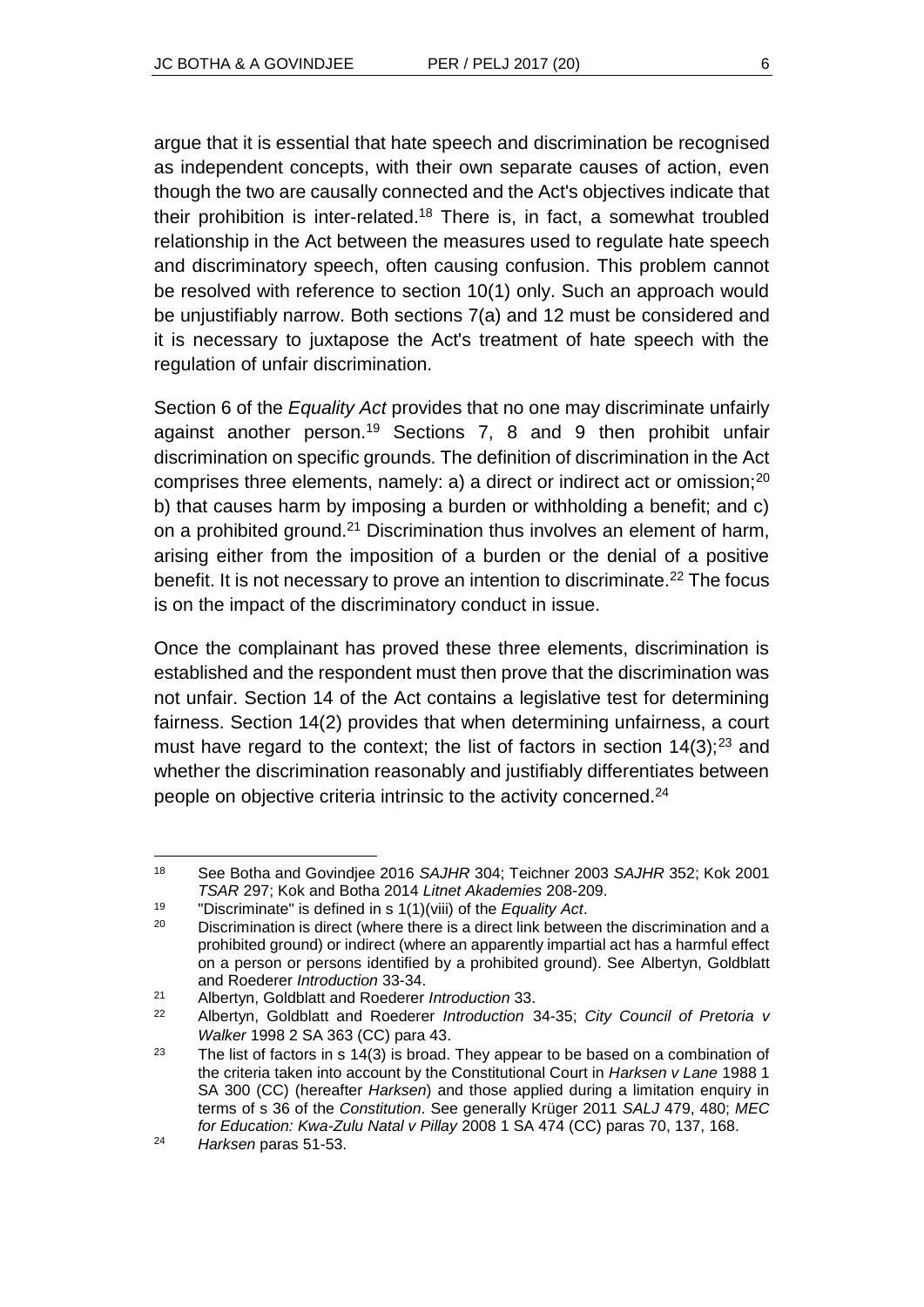In summary, the scheme underlying the unfair discrimination provisions in the Act is that a complainant must firstly advance a *prima facie* case of discrimination on a prohibited (or analogous) ground. The onus then shifts to the respondent to prove either that the discrimination did not occur or that none of the prohibited grounds apply.<sup>25</sup> Once it has been determined that there is a case of discrimination, the respondent must prove that the discrimination was not unfair.<sup>26</sup>

It is thus clear that the test for unfair discrimination in section 6 of the Act differs substantially from the section 10(1) requirements for hate speech. Firstly, the hate speech elements do not correlate with the unfair discrimination requirements. The test for discrimination focuses on the effect of the discriminatory conduct as opposed to the perpetrator's intent, whereas the test for hate speech requires that the words used demonstrate a clear intention to be hurtful, harmful or to incite hatred. Additionally, the hate speech test does not contain a comparator.<sup>27</sup> Secondly, the Act clearly distinguishes between hate speech and discrimination, because section 15 specifically provides that hate speech is not subject to a section 14 fairness determination. Thirdly, an act or omission which unfairly imposes a burden or withholds a benefit on a prohibited ground is not comparable to speech that propagates hatred on a prohibited ground. As Kok and Botha point out, unfair discrimination and hate speech have separate causes of action (both in terms of the *Equality Act* and generally) and a conflation of the two concepts causes uncertainty.<sup>28</sup> The authors warn that if the requirements for discrimination are applied in cases of hate speech, the Act's aims (promoting human dignity and reconciliation) will be undermined.<sup>29</sup>

Marais and Pretorius argue, nonetheless, that hate speech as prohibited by section 10(1) is a sub-set of unfair discrimination and that a separate hate speech prohibition was introduced mainly to accommodate the evidentiary

l

<sup>25</sup> Section 13(1) of the *Equality Act*. Also see Kok 2008 *SAJHR* 449.

<sup>26</sup> Section 14 of the *Equality Act*. The respondent bears a full burden as opposed to an evidentiary burden, easing the complainant's evidentiary burden.

<sup>27</sup> Krüger *Racism and Law* 162, 173-174. This view assumes that a comparator is logically presumed in the test for discrimination. Also see Kok 2001 *TSAR* 297; Gutto *Equality and Non-Discrimination in South Africa* 151.

<sup>28</sup> Kok and Botha 2014 *Litnet Akademies* 208-209; Kok 2001 *TSAR* 297.

<sup>29</sup> Kok and Botha 2014 *Litnet Akademies* 208-209; Kok 2001 *TSAR* 297. With reference to ss 7(a) and 12 of the *Equality Act*, which prohibit specific types of expressive conduct under the guise of unfair discrimination, Krüger and Albertyn *et al* also acknowledge that the Act conflates unfair discrimination with hate speech, unnecessarily complicating the application of these provisions. See Krüger *Racism and Law* 162, 173-174; Albertyn, Goldblatt and Roederer *Introduction* 58, adding s 7(a) appears to be a repetition of s 10 and could be construed as an alternative means for the regulation of racist hate speech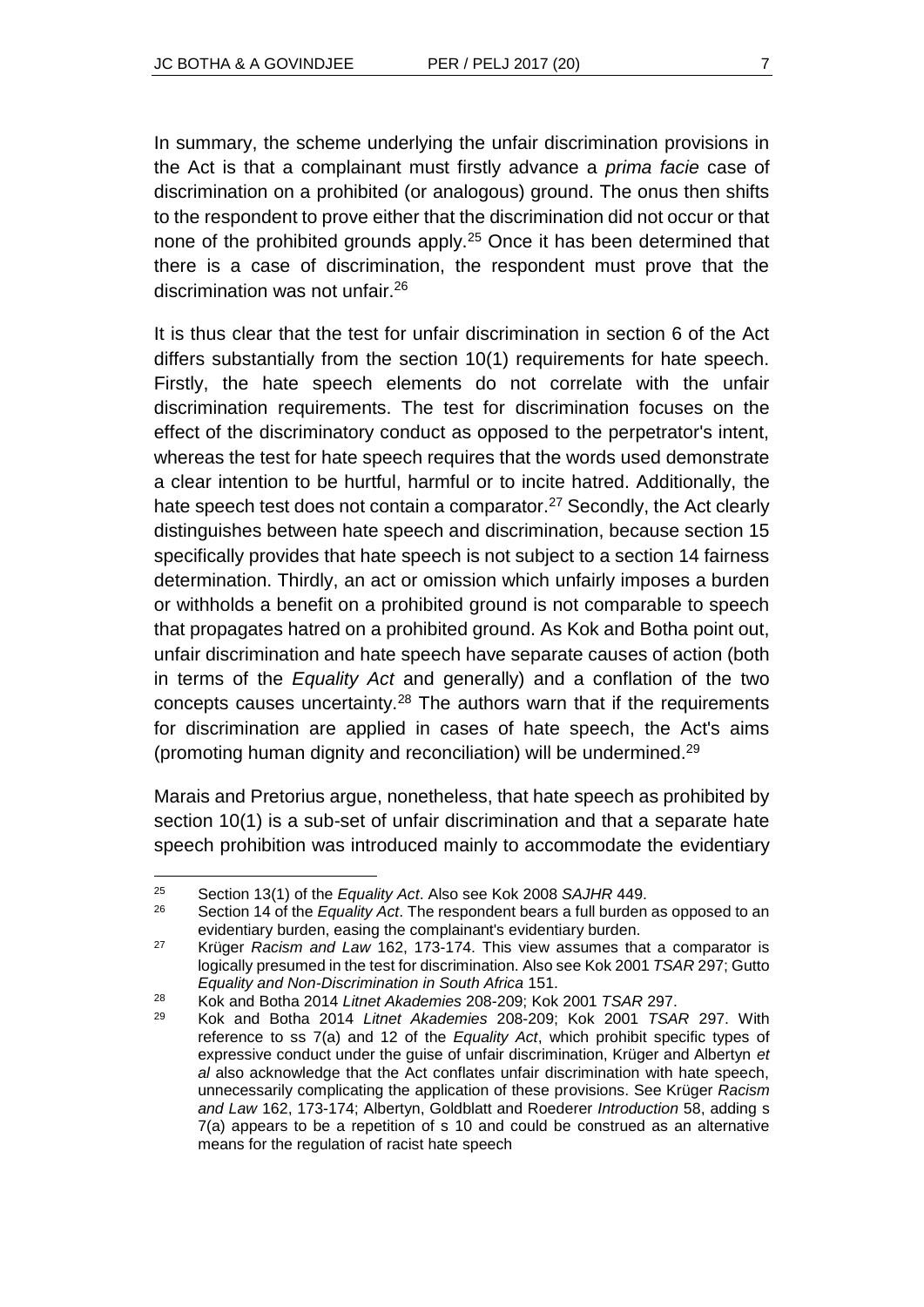burden of complainants. They add that the constitutionality of section 10(1) must be tested with reference to the fairness standard for discrimination.<sup>30</sup>

There are thus two conflicting approaches: a) hate speech and unfair discrimination are separate phenomena and should not be confused and b) the type of hate speech regulated by section 10(1) of the Act is a form of unfair discrimination. We submit that the true position lies midway between these poles. Hate speech and unfair discrimination must be treated as distinct concepts with their own individual requirements, but the connection between the two is not as remote as suggested by some commentators. This is because hate speech has the tendency to promote or perpetuate unfair discrimination, particularly when directed at vulnerable groups in society. Indeed, it is recognised internationally that it is necessary to regulate hate propaganda because it seeks to delegitimise the members of target groups and has the tendency to create a climate in which the marginalisation and stereotyping of vulnerable groups is encouraged, justifying discriminatory treatment.<sup>31</sup> Hate speech, in other words, fosters the creation of a society best described as the antithesis of the constitutional ideal. Thus, the regulation of both hate speech and the regulation of unfair discrimination have a common objective, namely the protection of human dignity and equality and the eradication of systemic discrimination.

We therefore argue that sections 7(a) and 12 of the *Equality Act*, which are often criticised for causing an unnecessary tension between hate speech and unfair discrimination, should be interpreted as prohibitions which are intended not to regulate hate speech *per se* but public expression against target groups where the "speaker" demonstrates an intention to discriminate against the group or to incite such discrimination. Poor legislative drafting has obscured the true purpose of these provisions.<sup>32</sup> For example, it seems that the section 7(a) and 12 prohibitions are seldom applied in practice, even where the conduct complained of falls squarely within the ambit of either provision.<sup>33</sup> It is probable that this may be a consequence of a

l <sup>30</sup> Marais and Pretorius 2015 *PER* 906. Also see Krüger *Racism and Law* 162, 173- 174; Albertyn, Goldblatt and Roederer *Introduction* 58. Krüger believes that hate speech is closely linked to unfair discrimination. She claims that all forms of hate speech infringe the right to human dignity and lead to negative stereotyping and the vilification of targeted groups.

<sup>31</sup> *Saskatchewan (Human Rights Commission) v Whatcott 2013 SCC 11* paras 71, 74, 114 (hereafter *Whatcott*); *General Recommendation No 35: Combating Racist Hate Speech* UN Doc CERD/C/GC/35 (2013) (hereafter *General Recommendation No 35*).

<sup>32</sup> Also see our argument in Botha and Govindjee 2016 *SAJHR* 304.

<sup>33</sup> See *Democratic Alliance v Volkraad Verkiesing Kommissie* (SAHRC) (unreported) case number MP1213/0024 of 5 December 2013 and *Thiem v MacKay* (SAHRC)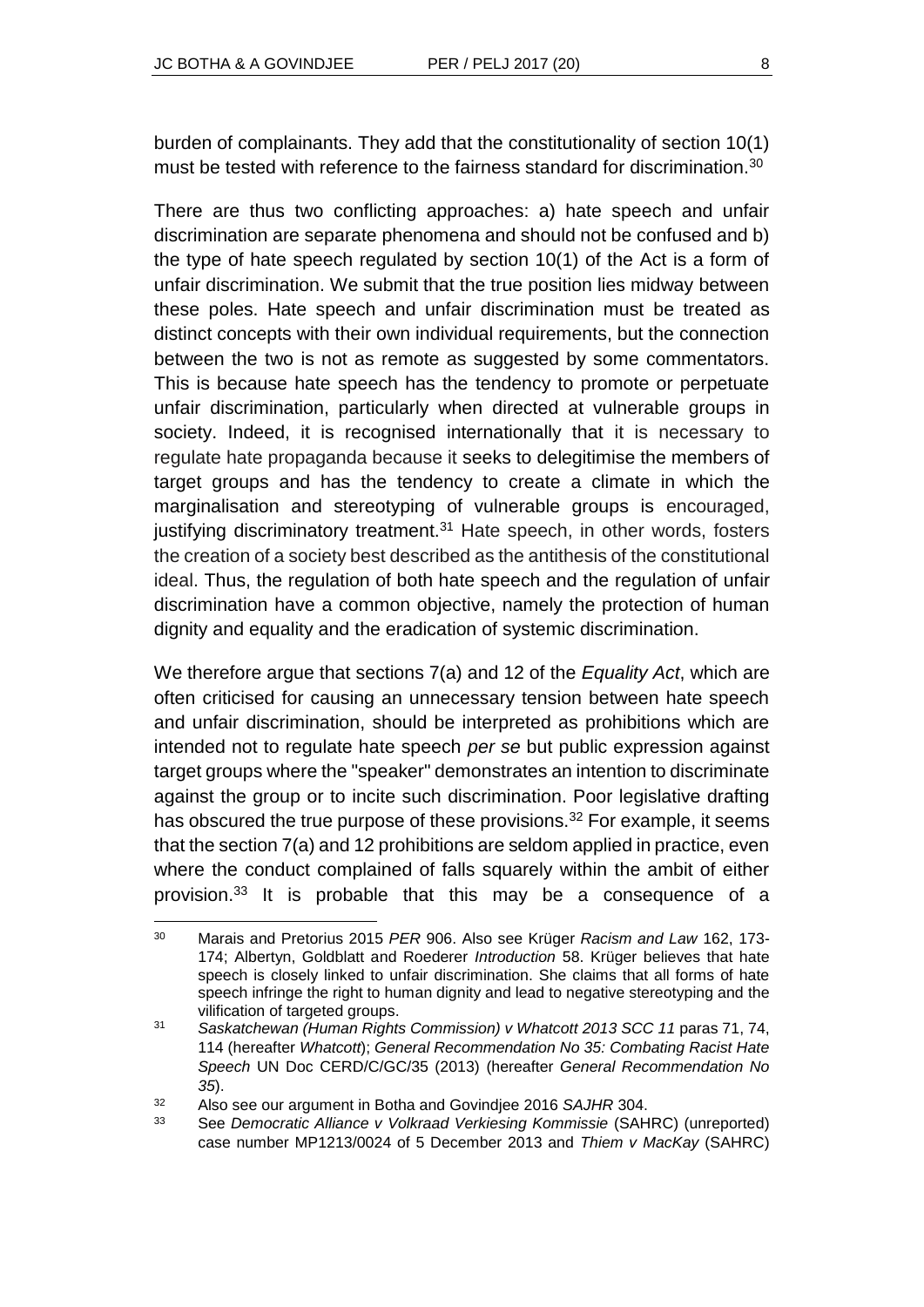misunderstanding of their complex requirements, which combine elements of unfair discrimination and hate speech.

To this end, whilst recognising the causal link between hate speech and discrimination, we argue that better practice dictates that they remain separate. This approach ensures that the prevention of acts of discrimination *and* hate speech is afforded proper attention and that both are regulated with due regard to their own specific requirements and their own particular "harms". Moreover, the constitutionality of the hate speech prohibition in section 10(1) must be tested not with reference to the fairness standard for discrimination, but by way of a proportionality analysis aimed at striking an appropriate balance between freedom of expression, on the one hand, and human dignity and equality, on the other. We believe that the test proposed by Marais and Pretorius favours equality at the expense of freedom of expression.

Our suggested approach accords with that in international law where it is accepted that the phenomena of discrimination and hate speech are distinguishable. Both the *International Convention on the Elimination of all Forms of Racial Discrimination* ("ICERD")<sup>34</sup> and the *International Covenant on Civil and Political Rights* (the "ICCPR")<sup>35</sup> treat discrimination and hate speech as separate but inter-related concepts. Article 20 of the ICCPR, for example, requires States parties to enact legislation to prohibit the "advocacy of national, racial or religious hatred that constitutes incitement to discrimination, hostility or violence".<sup>36</sup> Article 26 of the ICCPR, on the other hand, entitles everyone to equality. States parties must prohibit unfair discrimination and "guarantee to all persons equal and effective protection against discrimination" on a prohibited ground.<sup>37</sup> The United Nations Human Rights Committee ("UNHRC") explains that although undefined in the ICCPR, the term "discrimination" should be interpreted as defined in ICERD, namely "any distinction, exclusion, restriction or preference which is based on any ground … and which has the purpose or effect of nullifying or impairing the recognition, enjoyment or exercise by all persons, on an equal

 $\overline{a}$ 

<sup>(</sup>unreported) case number FS/1314/0083 of 18 September 2013 for examples of cases where s 12 would have found proper application.

<sup>34</sup> *International Convention on the Elimination of all Forms of Racial Discrimination* (1965) (hereafter ICERD).

<sup>35</sup> *International Covenant on Civil and Political Rights* (1966) (hereafter ICCPR).

<sup>36</sup> Section 16(2)(c) of the *Constitution* is modeled on this limitation.

 $37$  Also see aa 2, 3, 4, 14, 15, 23, 24 of the ICCPR – all of which deal with the right to equality.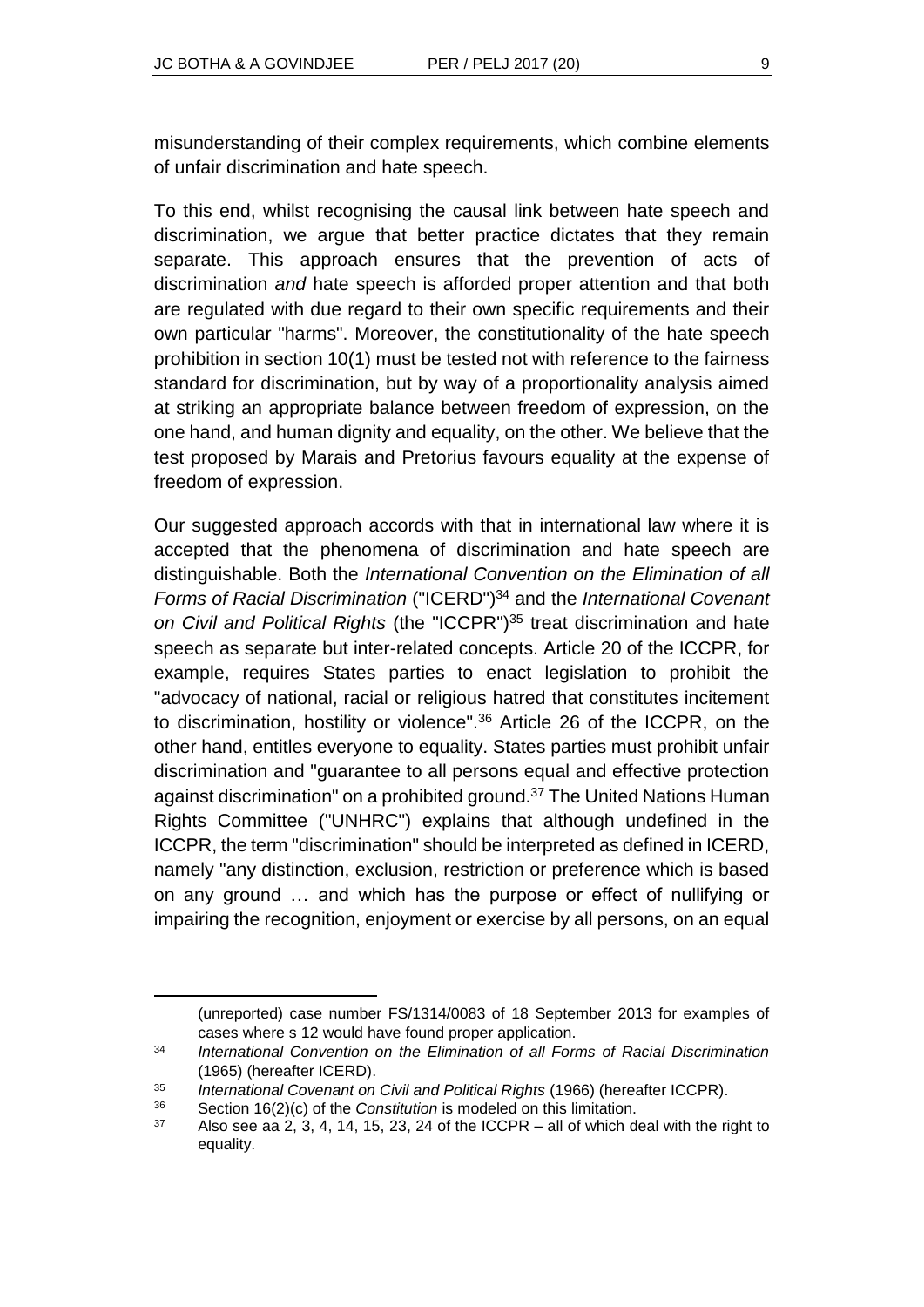footing, of all rights and freedoms".<sup>38</sup> Thus, the advocacy of hatred which incites to discrimination in terms of Article 20(2) "is not concerned with differentiation alone" and there is a distinction between the obligation to regulate hate speech that incites to discrimination and the prevention of acts of discrimination.<sup>39</sup>

ICERD treats discrimination and hate speech similarly. Whilst Articles 2 and 5 require States parties to eliminate all forms of racial discrimination, Article 4(a), upon which section 7(a) of the *Equality Act* is modelled, demands that States parties take positive steps to criminalise the dissemination of ideas based on racial superiority or hatred; incitement to racial discrimination; and incitement to acts of violence against a target group. In *General Recommendation No 35* the Committee on the Elimination of Racial Discrimination ("CERD") distinguishes between the phenomena of discrimination and hate speech by specifically referring to the speech forms in Article 4(a) as "racist hate speech". Such speech, says CERD, should be interpreted "as a form of other-directed speech which rejects the core human rights principles of human dignity and equality and seeks to degrade the standing of individuals and groups in the estimation of society".<sup>40</sup> CERD has recognised that hate speech creates a climate of racial hatred and discrimination and stresses that Article 4 is critical to the struggle to eliminate racial discrimination.<sup>41</sup> Thus, the purpose of ICERD is to safeguard vulnerable groups from instances of discrimination *and* hate speech.<sup>42</sup>

In many foreign jurisdictions, including the United Kingdom, Australia and Canada, hate speech and unfair discrimination are separately regulated and dealt with as definitive concepts with their own specific elements.<sup>43</sup> Moreover, academic writers worldwide regularly use the distinction between hate speech and unfair discrimination to defend the enactment of hate speech-specific laws or to substantiate their illegitimacy. For example, in the United States the critical race theorists suggest that hate speech is far

l

<sup>38</sup> *General Comment No 18: Non-discrimination* UN Doc HRI/GEN.1.Rev.9 (1989) para 8.

<sup>39</sup> Ghanea 2010 *IJMGR* 430.

<sup>40</sup> *General Recommendation No 35* paras 5, 6 and 10.

<sup>41</sup> *General Recommendation No 35* para 5; *General Recommendation No 15: Organized Violence based on Ethnic Origin* UN Doc GA/48/18 (1993) para 1. <sup>42</sup> Thornberry "Forms of Hate Speech and ICERD" 22-23.

<sup>43</sup> See generally Gelber and McNamara 2015 *Law & Soc'y Rev* 631, 636-637; Sumner "Incitement and the Regulation of Hate Speech" 209-210; *R v Keegstra* 1990 3 SCR 697 para 60; *Whatcott* paras 58, 81-83; Rosenfeld "Hate Speech in Constitutional Jurisprudence" 259-265.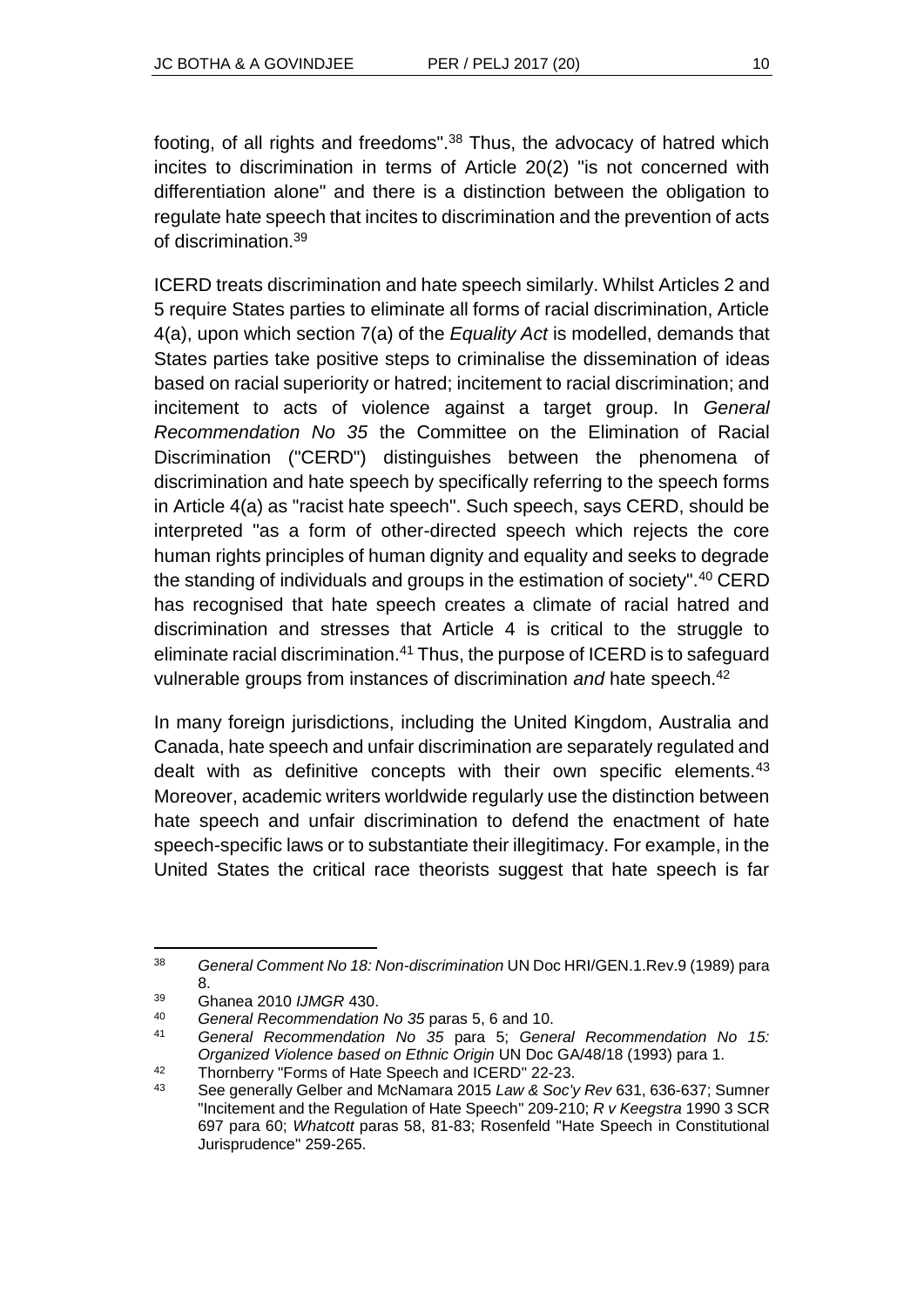worse than mere discrimination and constitutes a form of "violence with words", justifying separate regulation.<sup>44</sup>

We thus argue that it is incorrect to relegate hate speech as a sub-set of unfair discrimination. Consequently, the constitutionality of section 10(1) of the *Equality Act* should not be tested with reference to the fairness standard for discrimination, as suggested by Marais and Pretorius. A preferable approach is to apply the requirements in section 36 of the *Constitution* to determine whether the limitation to freedom of expression in section 10(1) appropriately balances the rights to freedom of expression, human dignity and equality, and is a necessary, rational and proportionate measure, to the extent that it responds to a grave social need and is the least intrusive measure available to protect the interest identified.<sup>45</sup>

# **3 The section 10(1) elements**

It is trite that the test for hate speech in section 10(1) of the *Equality Act* is broader than the constitutional threshold test. Many of the established requirements for a hate speech regulator have been omitted from the test: hurt and hatred are conflated; the focus is on demeaning inter-personal speech as opposed to that which stereotypes the target group; the communication of words is actionable; incitement to hatred is not necessary; and the speech need not cause harm. For this reason, the prohibition has been criticised for widening the net of prohibited speech to include a wide range of speech forms within its ambit.<sup>46</sup>

In this contribution we restrict our comments to the elements of the section 10(1) test as discussed by Marais and Pretorius.

l <sup>44</sup> Delgado and Stefanic "Words that Wound" 23-24, 90. Ronald Dworkin uses the distinction between hate speech and unfair discrimination to justify his political legitimacy theory. He argues that whilst discrimination laws are needed to protect vulnerable people in society from harm, hate speech laws cannot be justified, because opponents to anti-discrimination laws must be able to voice their objections thereto. Thus, hate speech is the price we pay for the legitimacy of discrimination laws. See Dworkin "Foreword" vii - viii. For a counter to this theory, see Waldron *The Harm in Hate Speech* 178-179, 182-183.

<sup>45</sup> *General Comment No 34: Article 19: Freedoms of Opinion and Expression* UN Doc CCPR/C/GC/34 (2011) (*General Comment No 34*) paras 22, 33-34.

<sup>46</sup> See generally De Vos 2010 *PULP Fictions* 10; Pillay 2013 *SAPL* 239; Teichner 2003 *SAJHR* 380; Kok and Botha 2014 *Litnet Akademies* 206.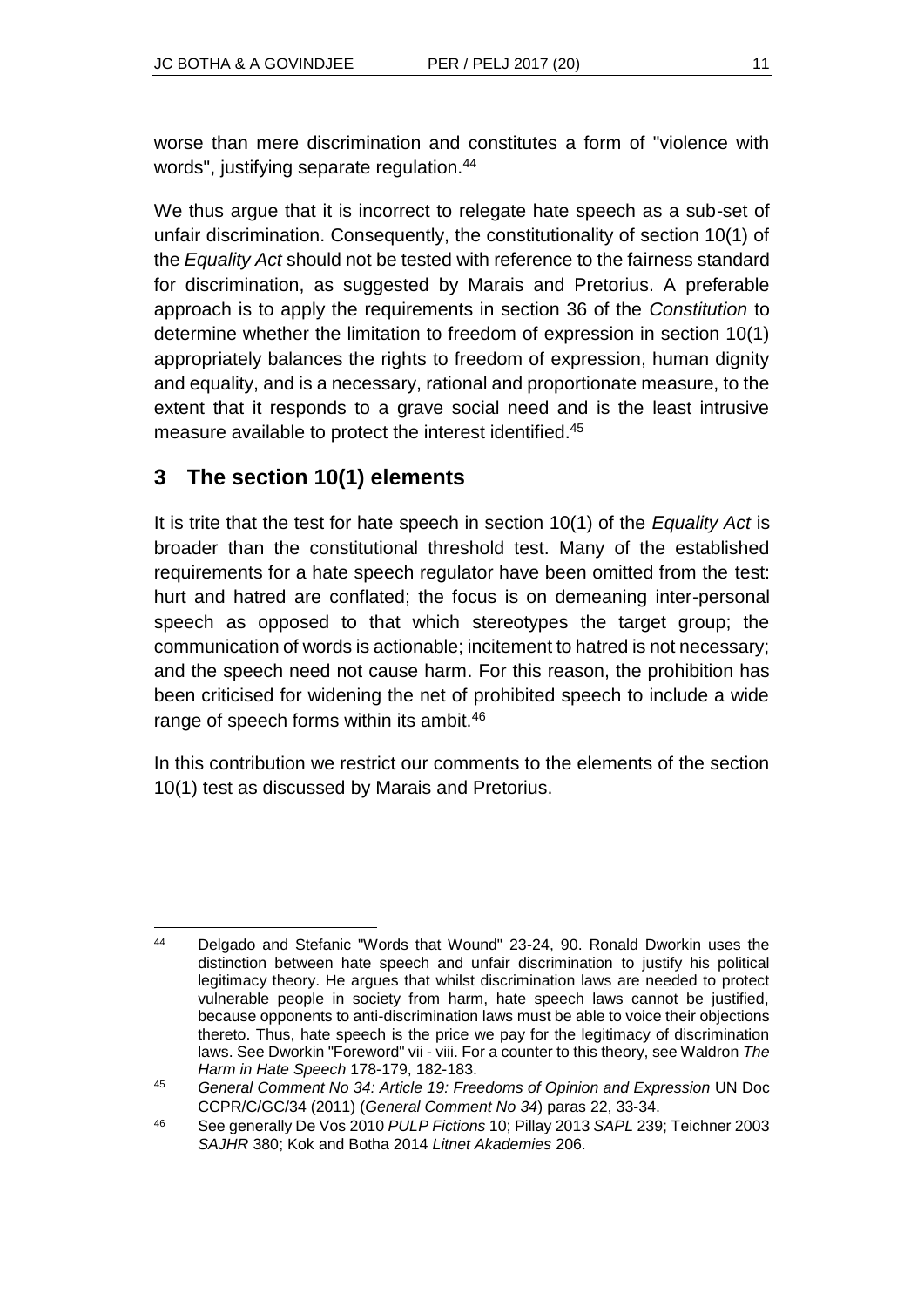#### *3.1 "No person may publish, propagate, advocate or communicate words"*

Firstly, Marais and Pretorius state that the term "words" in section 10(1) is far too restrictive, especially when contrasted with the terminology used in section 16 of the *Constitution*.<sup>47</sup> We agree. The constitutional right to freedom of expression is widely interpreted to include any action or conduct which communicates meaning.<sup>48</sup>Furthermore, it is recognised in both international and foreign law that put bans on hate speech aim to address *expression* which exposes target groups to hatred.<sup>49</sup> Thus, "words" should be replaced with the term "expression" or "acts of expression".

Secondly, Marais and Pretorius argue that the "publish, propagate, advocate or communicate" element in section 10(1) should be amended to provide that no person may propagate, advocate or communicate expressive content which meets the other section 10(1) requirements. They add that the provision should be interpreted to exclude private conversations despite the use of the word "communicate".<sup>50</sup> We disagree and also do not accept that the wording of the proviso provides a solution by limiting the ambit of the hate speech test. In fact, the inclusion of "communicate" in section 10(1) is highly problematic. This term does not mandate that the expression be disseminated to a public audience and permits the regulation of a broad range of private speech (even where the speaker does not intend to advocate hatred or incite harm and even if a member of the target group does not hear the speech).<sup>51</sup>

We contend that private communications should not be included in a hate speech prohibition. We propose the insertion of a "publicity" element in section 10(1), namely that the speech should occur in the hearing or presence of the public in a public place or that it should be published or

l <sup>47</sup> Marais and Pretorius 2015 *PER* 907.

<sup>48</sup> *De Reuck v Director of Public Prosecutions, Witwatersrand Local Division* 2004 1 SA 406 (CC) para 48.

<sup>49</sup> See aa 19(3) and 20 of the ICCPR; a 4 of ICERD; *General Comment No 34* para 50; *General Recommendation No 35* para 7. Hate speech may occur indirectly and include non-verbal forms of speech, such as the display of racist symbols at public gatherings.

<sup>50</sup> Marais and Pretorius 2015 *PER* 908-909.

<sup>51</sup> Krüger *Racism and Law* 166; Kok and Botha 2014 *Litnet Akademies* 206; De Vos 2011 http://constitutionallyspeaking.co.za/malema-judgment-a-re-think-on-hatespeech-needed/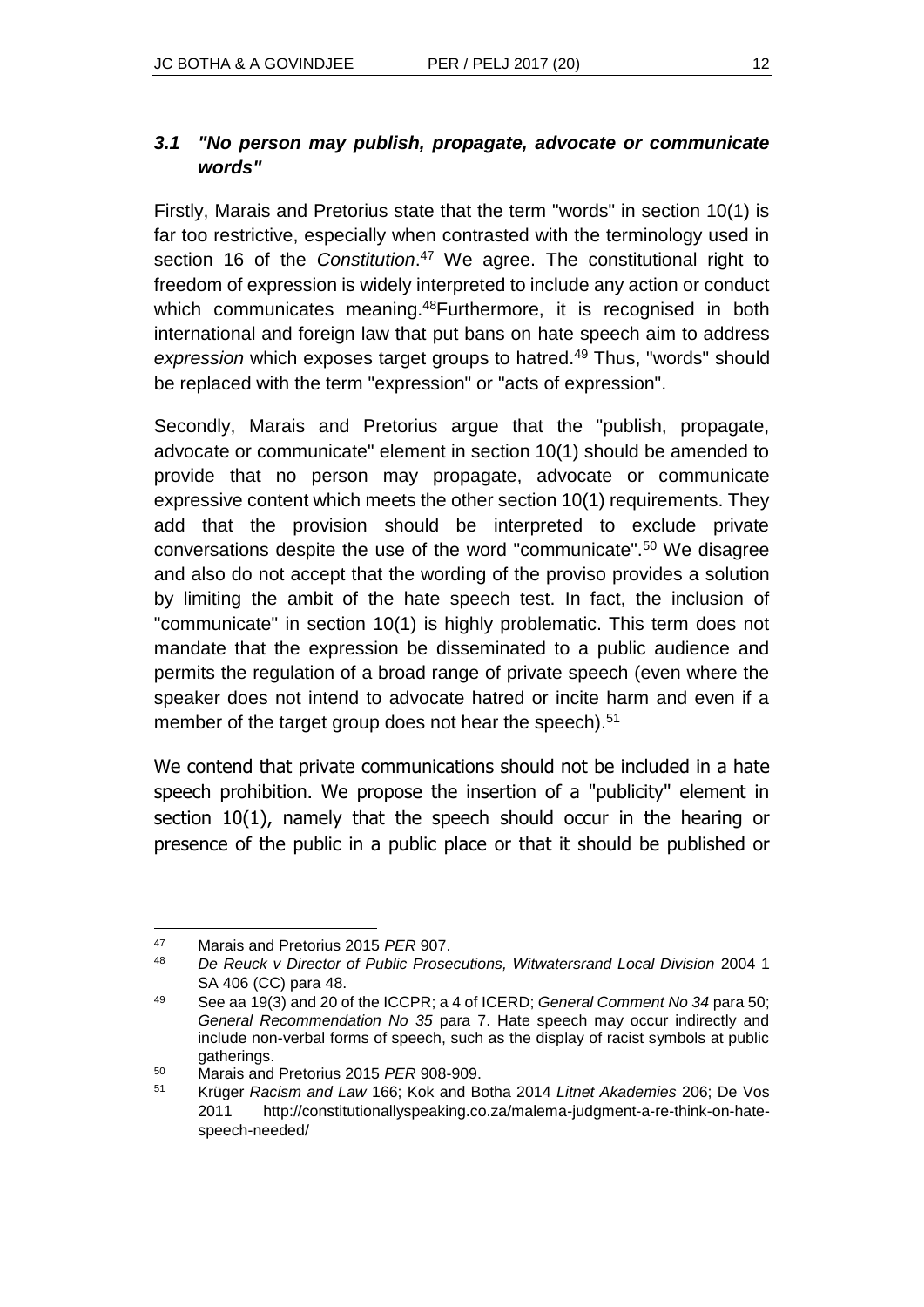disseminated to the public. $52$  The recognised purpose of hate speech regulation is to remedy the effects of such speech and the harm that it causes, whether to a target group or to the broader societal well-being. The speech must expose the target group to hatred and be likely to perpetuate negative stereotyping and unfair discrimination. It is improbable that most private conversations will have this effect.

We acknowledge that the preamble to the *Equality Act* reflects the need to transform individual attitudes and to promote reconciliation. It is therefore arguable that hateful private conversations about target groups should be regulated. The purpose of hate speech laws, however, is not to censor mere ideas (even if repugnant). A ban must focus on the "mode of expression" – public speech which exposes target groups to hatred and which is likely to cause harm. And, whilst the regulation of this type of speech may not necessarily "compel anyone to think correctly",<sup>53</sup> the regulation of hate speech which occurs publicly sets a normative benchmark and has the potential to shape future behaviour.<sup>54</sup>

Another problematic area with this part of the section 10(1) test is that the words "publish", "propagate" and "communicate" do not necessarily entail an intention to promote hatred. "Advocate" is a far more forceful verb. As we discuss below, however, the lack of intention for a hate speech prohibition in human rights legislation does not necessarily render the prohibition too broad, because the effect or impact of the speech should be the critical factor. The speech must occur publicly, expose the target group to hatred, and cause harm. We therefore submit that the use of the words "publish" and "propagate" in section 10(1) is not overly problematic, but that the inclusion of private communications within its ambit over-reaches and is not rationally connected to the Act's purpose. A solution would be to sever the term "communicate" from section 10(1). But, as the threshold test for hate speech in section 10(1) is replete with difficulties, a better solution would be to amend the provision in its entirety (as we explain below).

l <sup>52</sup> See, for example, the definition of a "public place" in s 319(7) of the *Canadian Criminal Code*.

<sup>53</sup> *Whatcott* paras 51, 58. Compare the criticism of Cameron 2013 *SCLR* 33.

<sup>54</sup> *Minister of Home Affairs v Fourie* 2006 1 SA 524 (CC) para 138; Sarat and Kearns "Beyond the Great Divide" 30-31.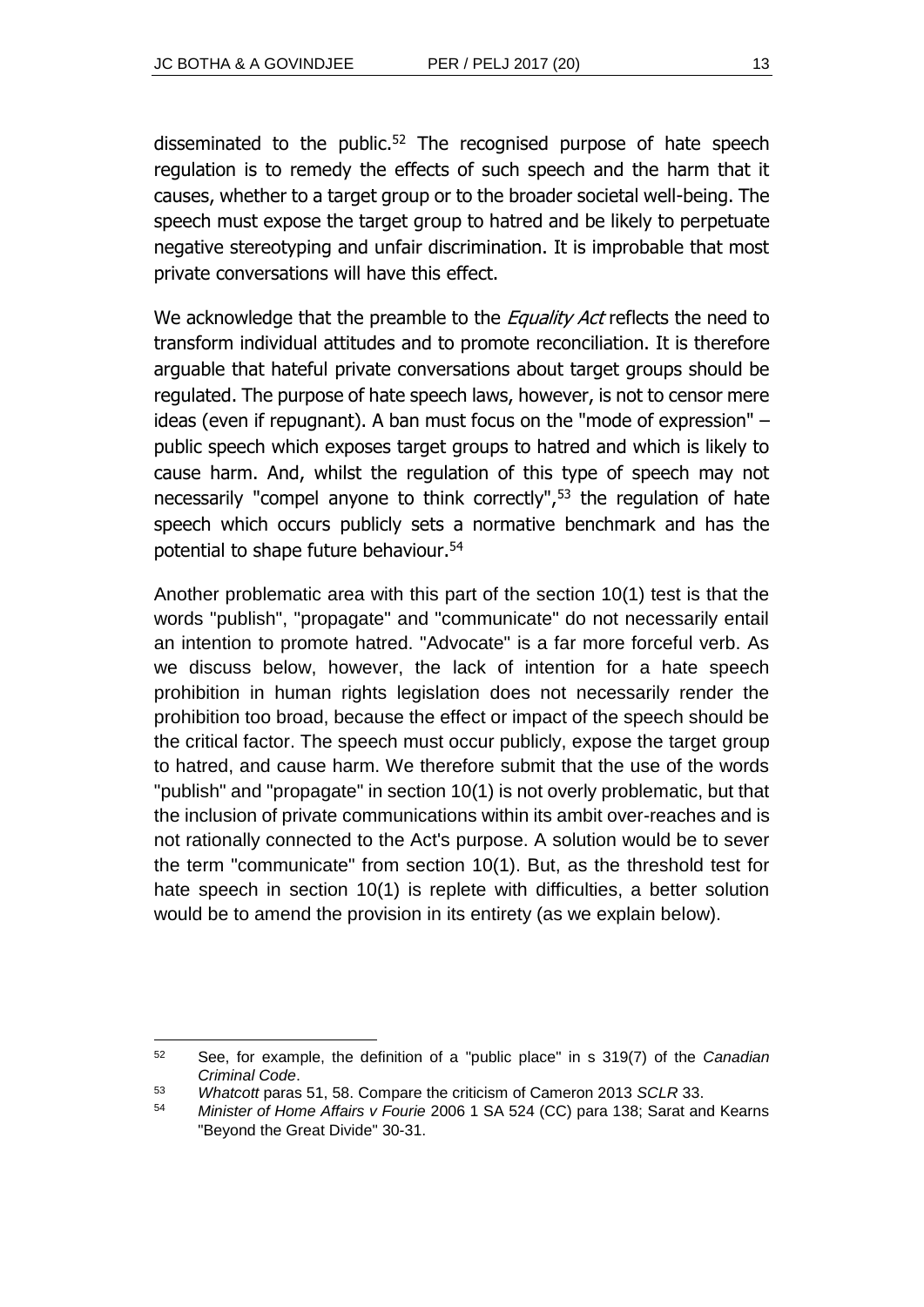### *3.2 That could reasonably be construed to demonstrate a clear intention*

Marais and Pretorius properly point out that this part of the section 10(1) test creates an objective test and that the intention to propagate hatred must be determined both from the perspective of the speaker and from that of the target group.<sup>55</sup> The authors add that an analysis of the meaning of the words used by the speaker assists when interpreting what the speaker intended to communicate.<sup>56</sup> We agree that section 10(1) creates an objective test for intention and that the impact of the speech on the target group should not be *the* decisive factor. We stress, in addition, that neither the subjective intention of the victim, nor the perspective of the author of the message, should be preferred because this approach would permit subjectivity to cloud the analysis.<sup>57</sup> Instead, it must be established whether the reasonable person, aware of the context and circumstances surrounding the publication, would regard the publication as demonstrating an intention on the speaker's part to expose the target group to hatred and be likely to cause harm. Moreover, whilst the meaning of the words used by the speaker plays an important role in this enquiry, this analysis should not be elevated to a level where sight is lost of the ultimate determination, as arguably occurred in *Afri-forum v Malema*. <sup>58</sup> The Court, in this case, misconstrued the section 10(1) test in an attempt to solve the apparent problem of the meaning of the song in issue. Instead, the Court merely had to ascertain whether the reasonable person, aware of the context, would regard the song's publication as demonstrating an intention to expose the target group to hurt, harm, or hatred. It was unnecessary to prove that Malema subjectively intended the words to cause harm. It was also unnecessary to ascertain whether everybody in society understood what the words meant whenever Malema sang the song.

We acknowledge that a number of academic commentators have criticised the lack of a subjective intention requirement in section  $10(1)$ .<sup>59</sup> We have previously argued that the use of an objective test to determine a hatemonger's intention in remedial human rights legislation is acceptable, provided that the hate speech prohibition is carefully crafted to regulate the

<sup>55</sup> <sup>55</sup> Marais and Pretorius 2015 *PER* 911-912.

<sup>56</sup> Marais and Pretorius 2015 *PER* 912.

<sup>57</sup> Compare the approach in *Herselman v Geleba* (E) (unreported) case number 231/2009 of 1 September 2011 21, 24 where the Court focused on the views of the recipient community.

<sup>58</sup> *Afri-forum v Malema* 2011 6 SA 240 (Eqc) paras 55, 103, 109.

<sup>59</sup> See Albertyn, Goldblatt and Roederer *Introduction* 92-93, 95; Teichner 2003 *SAJHR* 380; De Vos 2010 *PULP Fictions* 11.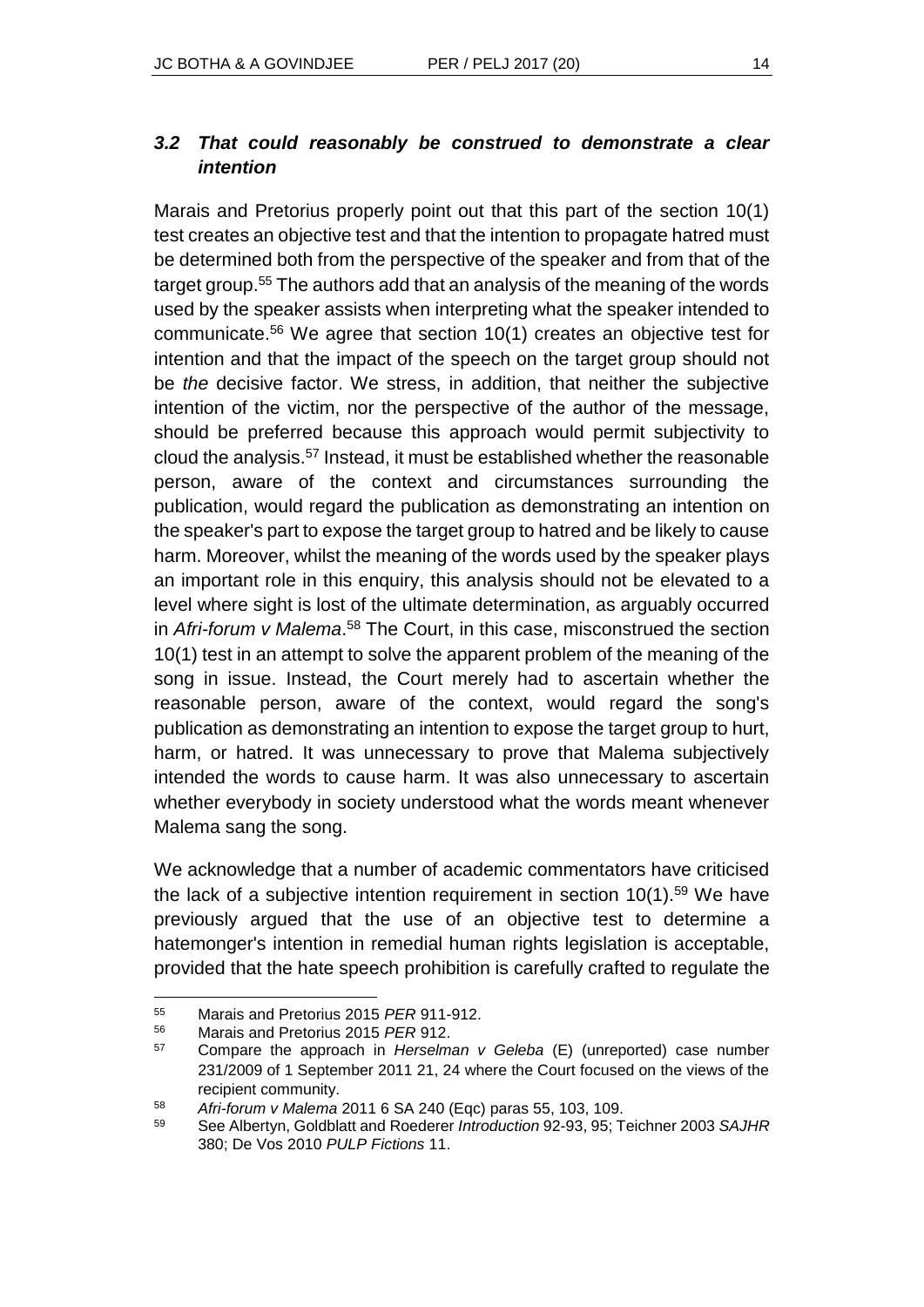promotion of hatred against target groups.<sup>60</sup> At this level the focus should be on remedying the harm caused by hate speech, as opposed to the subjective intention of the hatemonger.<sup>61</sup> This approach augments the objectives of the *Equality Act's*, namely the promotion of transformation and reconciliation in South African society.<sup>62</sup>

It is noteworthy that the international standard does not require an intention requirement for a hate speech prohibition in anti-discriminatory legislation, provided that the provision is narrowly structured and does not regulate offensive speech. States parties are entitled to prohibit forms of "hate speech" in terms more restrictive than Article 20(2) of the ICCPR.<sup>63</sup> States parties are also urged to make a clear distinction between expression which should attract a criminal sanction and expression which merely justifies a discriminatory remedy.<sup>64</sup> For criminal liability it is emphasised that the speaker must intend to incite harm against the target group.<sup>65</sup> According to CERD, however, less serious cases should be addressed by means other than criminal law, and here the impact of the speech on targeted groups is critical.<sup>66</sup>

### *3.3 Against any person and a) be hurtful, or b) be harmful or to incite harm or c) promote or propagate hatred*

Marais and Pretorius justify the inclusion of the terms "person" and "hurt" in section 10(1) with reference to the *Equality Act's* stated objectives and its remedial purpose. They also suggest that section 10(1) regulates expression which hurts a targeted victim *and* causes harm and that the proviso appropriately limits the ambit of the prohibition.<sup>67</sup> We disagree.

l <sup>60</sup> Botha and Govindjee 2016 *SAJHR* 310-311. In any event, intent is usually determined objectively by having regard to the context and all relevant circumstances, including various objective factors. In hate speech cases such factors would include the identity and status of the speaker; the recipient audience; the group targeted; the form, manner and reach of the publication; the words used; and the impact of the speech.

<sup>61</sup> *Canada (Human Rights Commission) v Taylor* 1990 3 SCR 892 931-932; *Whatcott* paras 126-127.

<sup>62</sup> See too Krüger *Racism and Law* 166.

<sup>63</sup> *General Comment No 34* paras 51-52.

<sup>64</sup> The *Rabat Plan of Action on the Prohibition of Advocacy of National, Racial or Religious Hatred that Constitutes Incitement to Discrimination, Hostility or Violence* (2012) para 19 (hereafter the *Rabat Plan*).

<sup>65</sup> *Rabat Plan* para 22.

<sup>66</sup> *General Recommendation No 35* para 12.

<sup>67</sup> Marais and Pretorius 2015 *PER* 910.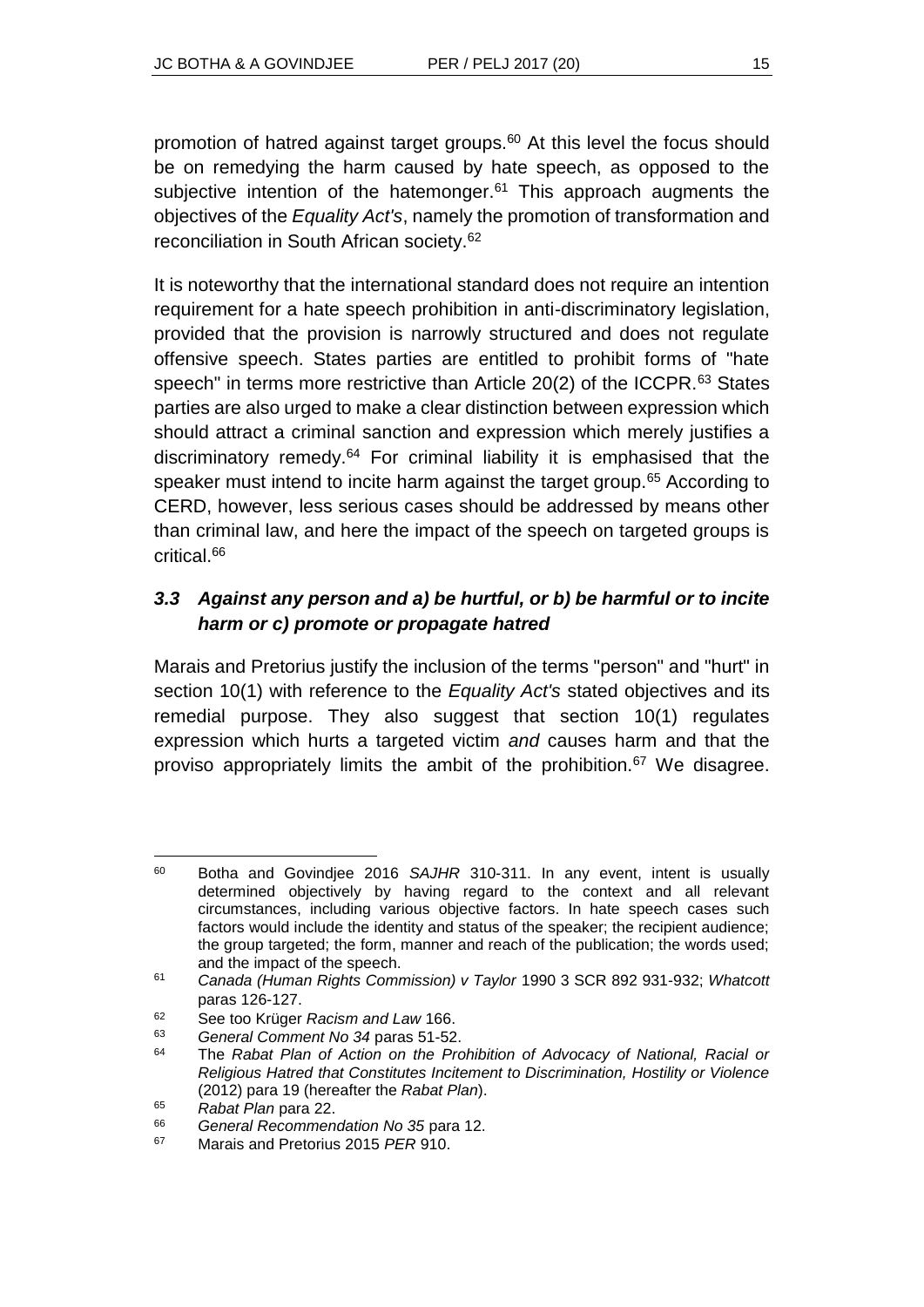There are a number of problematic features with this component of the prohibition, which the proviso does not redress (an issue addressed below).

Section 10(1) prohibits the publication of words "against any person" on a prohibited ground. The emphasis is on speech which demonstrates an intention to be *hurtful* when communicated about *any person*, as opposed to that which vilifies and ostracises the group. The purpose of hate speech regulation, however, is not to safeguard the emotional well-being of individuals. Instead, as recognised by the Constitutional Court in *Islamic Unity Convention v Independent Broadcasting Authority*, the aim is to prohibit expression which "reinforces and perpetuates patterns of discrimination and inequality" and which undermines national unity, tolerance and reconciliation in society.<sup>68</sup>

This is also the case in international and comparative foreign law, where the focus is on both the societal impact of the speech and its potential to cause harm to the target group.<sup>69</sup> Thus, in *Saskatchewan (Human Rights Commission) v Whatcott* the Canadian Supreme Court stressed that "hate speech must rise to a level beyond merely impugning individuals: it must seek to marginalize the group by affecting its social status and acceptance in the eyes of the majority".<sup>70</sup> The emotional distress experienced by individual group members is not immaterial, but the regulation of hate speech, even in human rights legislation, must focus on group harm and not individual hurt. The aim is to protect the dignity and social standing of susceptible target groups and ultimately the public good.<sup>71</sup>

Furthermore, contrary to Marais and Pretorius' interpretation, section 10(1) does not include a causal link between the hurt and resultant harm as a separate requirement. We argue that the inclusion of hurtful inter-personal speech in the threshold test for hate speech in section 10(1) without a link with resultant harm does not meet the aim of protecting vulnerable groups from hatred and the consequent risk of discrimination against the group. In short, this component of the provision is not rationally connected to the

l

<sup>68</sup> *Islamic Unity Convention v Independent Broadcasting Authority* 2002 4 SA 294 (CC) paras 29-30, 33, 46.

<sup>69</sup> *Report of the Special Rapporteur on the Promotion and Protection of the Right to Freedom of Opinion and Expression* UN Doc A/67/357 (2012) para 44(f).

<sup>70</sup> *Whatcott* paras 80, 82.

<sup>71</sup> *Whatcott* paras 80, 82. Similarly, in *Whatcott* the restriction in issue was declared unconstitutional on the grounds that it regulated offensive speech which did not expose the target group to hatred.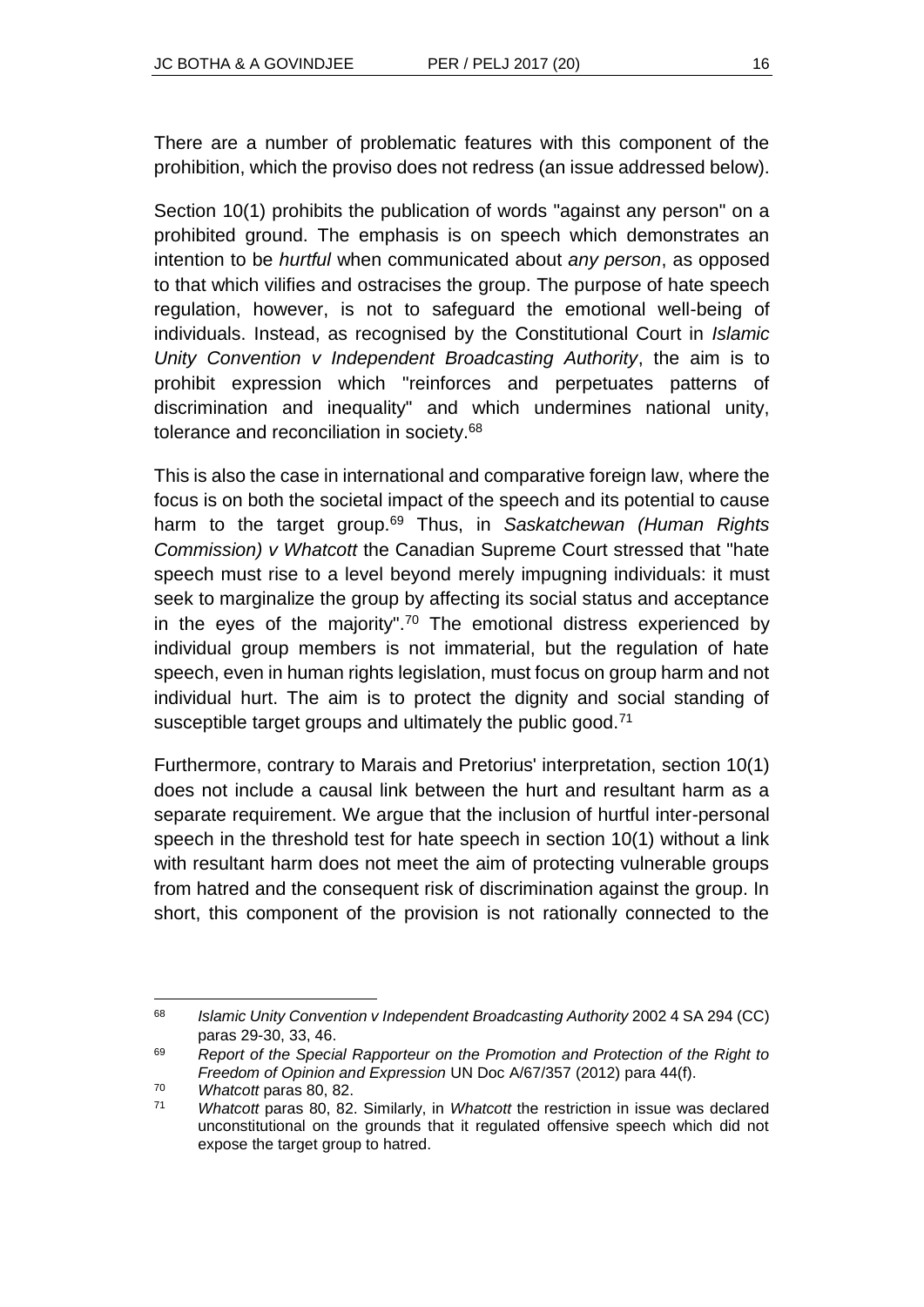legislative purpose of addressing the marginalisation and systemic discrimination of groups and should be omitted from the test.

Another area of concern is the missing constitutional "incitement to cause harm" requirement. Indeed, the wording of sub-sections 10(1)(a), (b) and (c) generally is highly problematic. It seems that the drafters wished to capture a wide range of speech forms within the provision's ambit. Possibly this is why aspects of the constitutional test are replicated here in a haphazard fashion. For example, sub-section 10(1)(b) prohibits words which could be construed to be harmful *or* to incite harm. Section 10(1)(c), on the other hand, prohibits words that promote or propagate hatred.<sup>72</sup> To overcome these problems, we recommend an amendment of section 10(1) to prohibit expression which promotes hatred against target groups *and* causes harm. An objective test should be applied to determine if there is an adequate causal nexus between the speech and the probability of harm. Important factors include the identity and status of both speaker and audience; the mode and reach of the speech; the content and purpose of the speech; the vulnerability of the group; historical patterns of discrimination against the group; and relevant social and political circumstances.<sup>73</sup>

In our view, however, an incitement requirement is not necessary in remedial anti-discrimination legislation. Our proposed threshold test focuses on the effects of hate speech and is aimed at providing an effective means to overcome the recognised harm caused thereby. Because the test is an objective one and does not require a subjective intention to advocate hatred, it would be illogical to insist that the speaker also intends to incite others to cause harm. It is sufficient that the speaker publicly promotes hatred against a target group on a prohibited ground, which speech is likely to cause harm, either directly or indirectly.

Notwithstanding our support for the exclusion of the incitement and intention requirements in section 10(1), we contend that the threshold test for hate speech contained therein is an unjustifiable limitation to the right to freedom of expression. We address the constitutionality issue below, but before doing so interrogate the meaning and role of the proviso in section 12, which

 $72$ <sup>72</sup> In *Freedom Front v South African Human Rights Commission* 2003 11 BCLR 1283 (SAHRC) 1298 (hereafter *Freedom Front*) the SAHRC held that an "adequate nexus" between the speech and the harm was needed to render the speech in question hate speech.

<sup>73</sup> *Freedom Front* 1297; *General Recommendation No 35* para 15.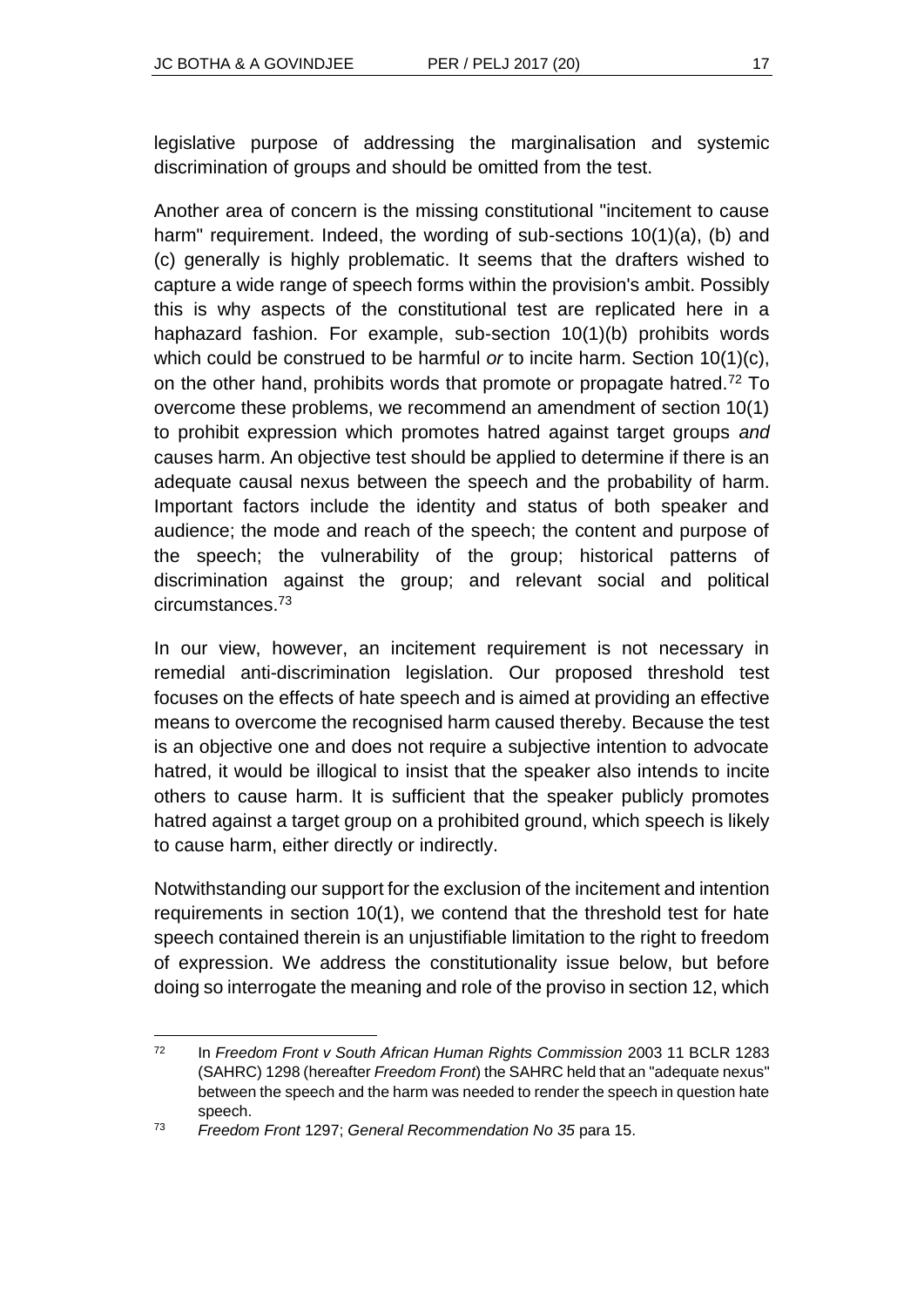clearly constrains the ambit of section 10(1), but which may not go far enough.

# **4 The proviso**

Marais and Pretorius contend that their interpretation of the proviso in section 12 of the *Equality Act* limits the application of the section 10(1) prohibition, rendering it constitutionally justifiable. We answer this claim by addressing a number of problematic issues. Firstly, we determine the role and purpose of the proviso. Does it impose additional requirements for liability for sections 10 and 12 or should it be interpreted as a defence? Secondly, we examine the individual components of the proviso. Exactly what speech forms does it preclude from the ambit of sections 10 and 12? Thirdly, we address the question of whether the proviso properly narrows the reach of section 10(1).

### *4.1 Academic debate: the meaning and purpose of the proviso*

Many authors have debated the meaning and purpose of the proviso. Some argue that the proviso should be read as an expanded version of section 16(1) of the *Constitution* and that sections 10 and 12 of the *Equality Act* will apply only if the forms of expression specified in the proviso fall within the ambit of section 16(2) of the *Constitution*. <sup>74</sup> Others argue that the proviso applies only to section 12.<sup>75</sup> Another suggestion is that the proviso should be treated as a defence to section 10 and 12 claims.<sup>76</sup>

Marais and Pretorius compare the link between the proviso and section 10(1) of the *Equality Act* to the relationship between sections 16(1) and (2) of the *Constitution.* Then, they claim that the proviso should be construed as an internal modifier of sections 10 and 12 of the *Equality Act* and be treated as definitional.<sup>77</sup> So a complainant will have to prove that the expressive conduct in question falls within the definitional ambit of the respective sections, "which excludes expression covered by the proviso". The authors assert therefore that the proviso should not be treated as a defence to a hate speech complaint.<sup>78</sup> In their view, this approach, together

l

<sup>74</sup> Albertyn, Goldblatt and Roederer *Introduction* 93.

<sup>75</sup> Teichner 2003 *SAJHR* 357.

<sup>76</sup> Kok and Botha 2014 *Litnet Akademies* 210-211; Bronstein 2006 https://www.activateleadership.co.za/cells/view/275 24.

<sup>77</sup> Marais and Pretorius 2015 *PER* 912.

<sup>78</sup> Marais and Pretorius 2015 *PER* 912; Marais *Constitutionality of Categorical and Conditional Restrictions* 307-308.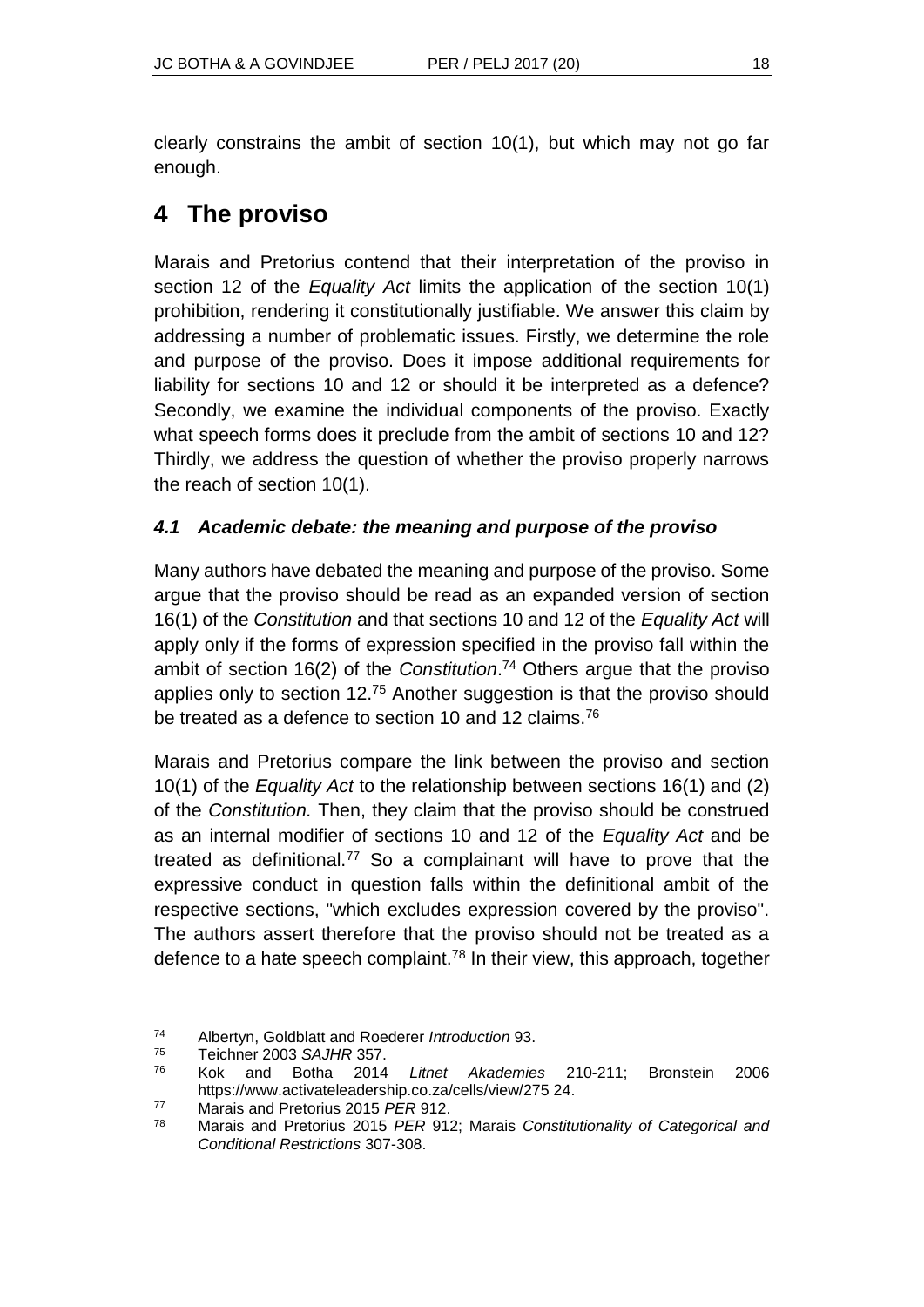with their interpretation of the components of the proviso, appropriately narrows the reach of section 10.

#### *4.2 Application of the proviso: requirement or defence?*

Marais and Pretorius' interpretation of the role of the proviso in section 12 is not persuasive. The suggested connection between section 10(1) of the *Equality Act*, as read with the proviso, and sections 16(1) and (2) of the *Constitution* seems strained. It fails to take into account the role of a proviso and the *Equality Act's* overall purpose. In any event, section 16(2) of the *Constitution* does not prohibit speech and merely defines the ambit of freedom of expression by stating that the right "does not extend to …" and then lists the three types of expression excluded from constitutional protection. It is unclear how section 16(2) is comparable to the proviso, which by virtue of its explicit wording and positioning in sections 10 and 12 was clearly intended to qualify a respondent's liability.<sup>79</sup>

In *Janse van Rensburg v Minister of Defence* the Supreme Court of Appeal held that a proviso should ordinarily be construed as an exception or qualification to a preceding enactment and that its effect should not be interpreted as "enlarging the scope of an enactment when it can be fairly and properly construed without attributing to it that effect". Thus, a proviso should not be treated as an "independent enacting clause", but as an exception "dependent on the main enactment".<sup>80</sup> Furthermore, when the words "subject to" are used in a proviso, they do not have an *a priori* meaning and it is quite acceptable to interpret them as imposing a limitation or exception.<sup>81</sup>

The *Equality Act* was enacted to promote equality and provide the victims of hate speech and unfair discrimination with accessible forums to pursue complaints. In unfair discrimination cases a low burden is placed on a complainant, who is required to make out only a *prima facie* case of unfair discrimination. Marais and Pretorius' interpretation of the proviso requires section 10 and 12 complainants to prove the elements of the respective prohibitions *and* to prove that the speech in issue is *not* exempted speech; that is, for example, that it is not the *bona fide* engagement in artistic creativity. When regard is had to the overall scheme and purpose of the

l  $79$  It follows immediately upon the prohibition in s 12 and reads: "[P]rovided that  $\dots$  it is not precluded by this section". The opening words of s 10(1) are "[S]ubject to the proviso in s 12 …"

<sup>80</sup> *Janse van Rensburg v Minister of Defence* 2000 3 SA 54 (SCA) para 11.

<sup>81</sup> *Premier of the Eastern Cape Province v Sekeleni* 2002 3 All SA 407 (A) paras 13, 17.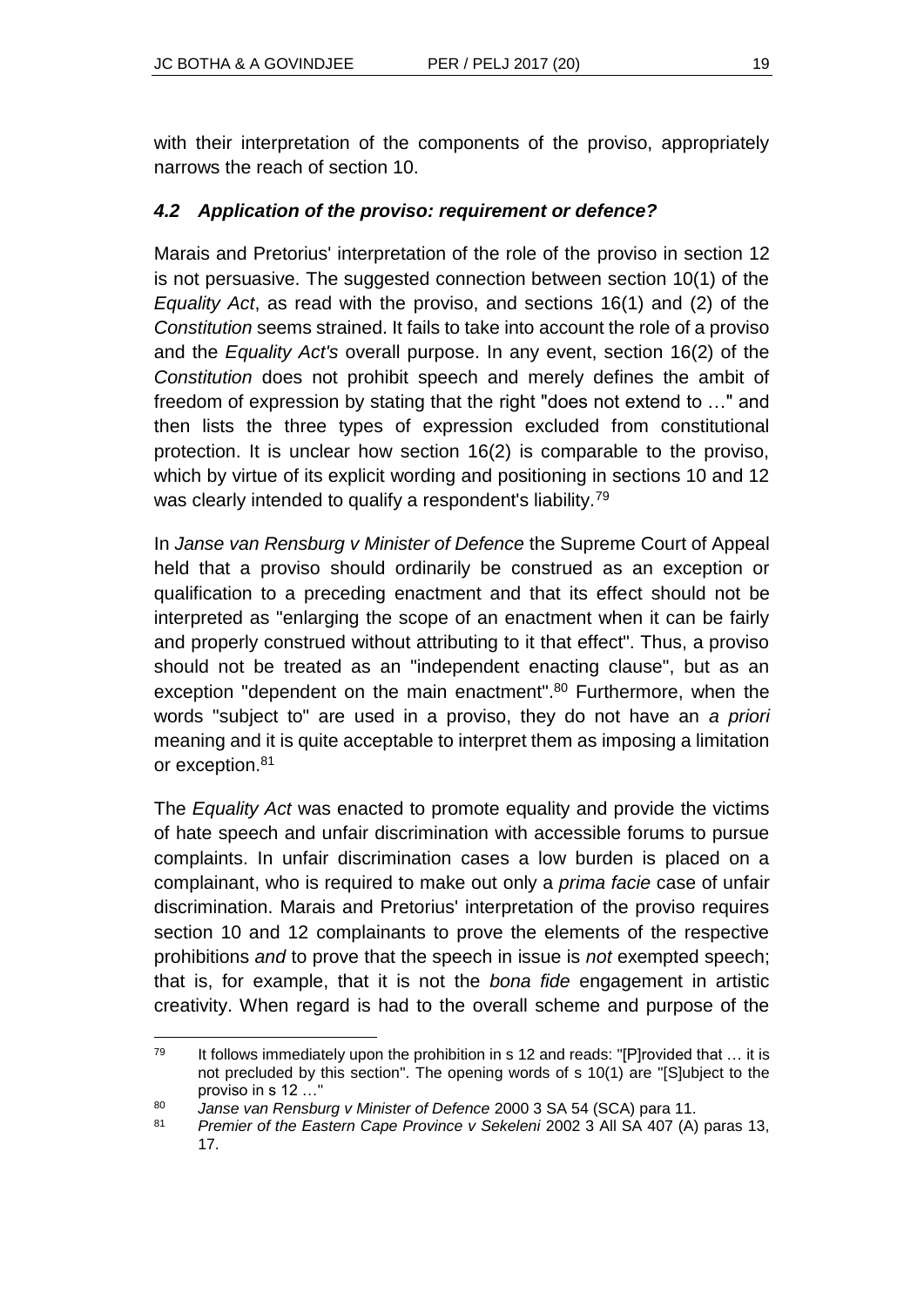Act.<sup>82</sup> this interpretation seems unlikely. It requires proof of a negative and imposes a very high evidential burden on complainants. It negates the Act's objectives and fails to take into account that the Act aims to provide easy access to justice for disadvantaged persons.<sup>83</sup> Accordingly, we submit that the proviso's role is to create a defence for a respondent, who will need to prove that the speech falls within its ambit and should thus be precluded from prohibition (even though it meets the respective section 10 and 12 threshold tests). This interpretation is supported by the reality that the question of whether a particular publication is *bona fide* or forms part of an academic or scientific enquiry would inevitably fall within the respondent's own peculiar knowledge.

### *4.3 The meaning of the proviso*

Marais and Pretorius provide a detailed interpretative account of the types of expression exempted from liability by the proviso.<sup>84</sup> We do not deal with each component of the proviso in detail and restrict ourselves to the more contentious issues.

#### *4.3.1* Bona fide *engagement*

The first question is whether the "*bona fide* engagement" requirement qualifies all the forms of expression listed in the proviso. Marais and Pretorius believe that it does, arguing that this interpretation is textually correct.<sup>85</sup> Bronstein, on the other hand, does not qualify the "publication of any information, advertisement or notice" with the *bona fide* requirement.<sup>86</sup> Whilst she does not offer an explanation for her interpretation, we submit that her approach is grammatically correct and should be accepted. The proviso reads "provided that *bona fide* engagement in artistic creativity … or publication of any information …<sup>87</sup> If the words "*bona fide* engagement" are reinserted immediately after the word "or" in the proviso, the proviso would read as follows: "provided that *bona fide* engagement publication of any information, advertisement or notice …" The result is an overly strained and distorted interpretation and one which cannot be justified on the basis

l <sup>82</sup> Section 3(3)(b) provides that when applying and interpreting the *Equality Act*, the purpose of the Act must be considered.

<sup>83</sup> *Manong v Department of Roads (No 2)* 2009 6 SA 589 (SCA) para 50.

<sup>84</sup> Marais and Pretorius 2015 *PER* 913-926.

<sup>85</sup> Marais and Pretorius 2015 *PER* 914.

<sup>86</sup> Bronstein 2006 https://www.activateleadership.co.za/cells/view/275 24-25.

<sup>87</sup> Own emphasis.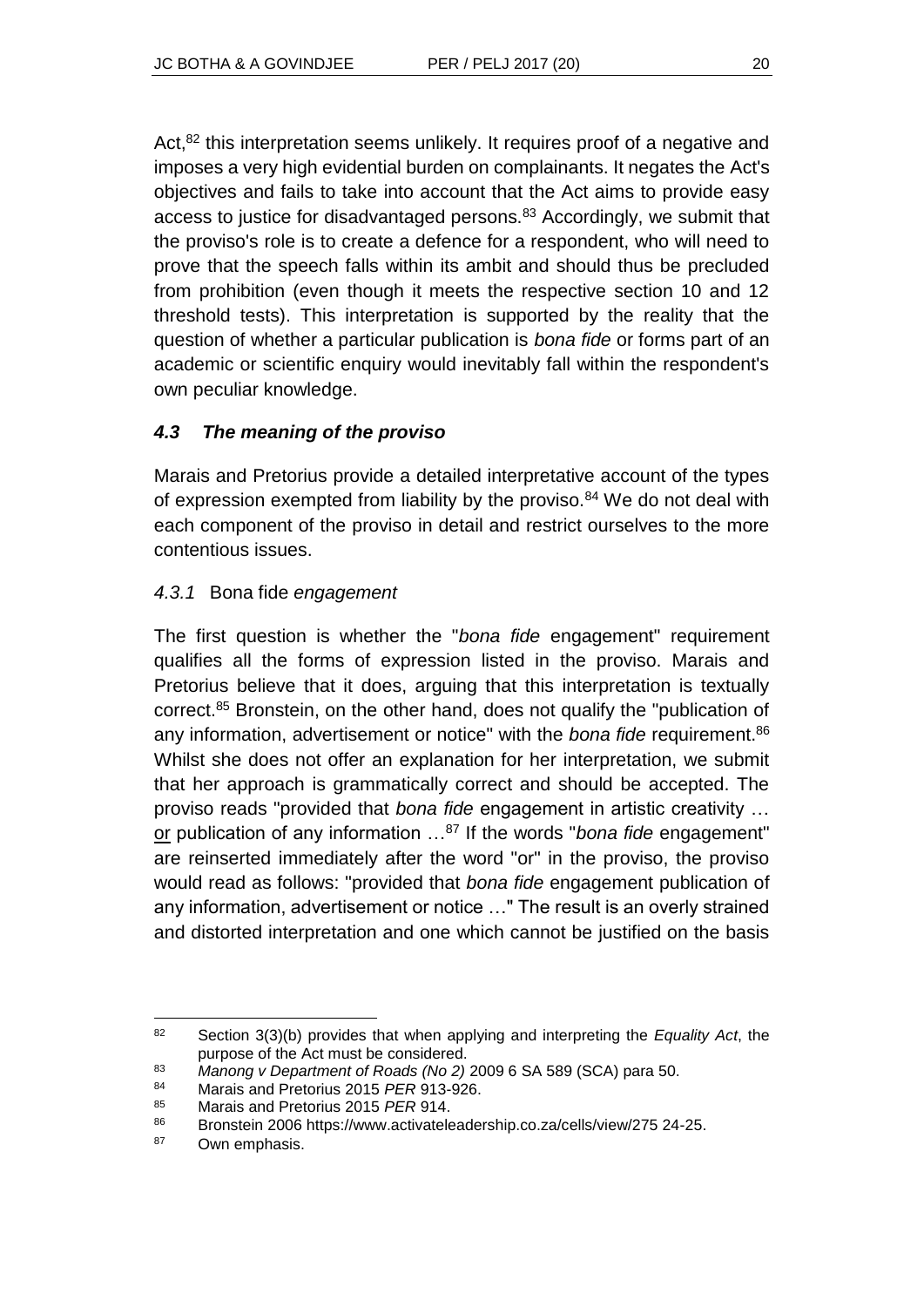that it renders section 10, as read with the proviso, constitutionally compatible.<sup>88</sup>

When will a form of expression be regarded as *bona fide*? Marais and Pretorius contend that this element should be interpreted as requiring a "subjective conviction" that the expressive act will achieve its "intrinsic purpose", to be assessed in terms of a reasonableness standard.<sup>89</sup> We have no qualms with this suggestion, but prefer to avoid the use of the phrase "a subjective conviction". This terminology could cause confusion when juxtaposed with the objective test for intention in section 10(1). The jurisprudence that has developed under the *Broadcasting Code*<sup>90</sup> and the *Films and Publications Act*, <sup>91</sup> both of which exclude *bona fide* forms of expression (such as documentaries, publications and broadcasts) from their application, provides valuable guidance for an interpretation of the *bona fide* requirement in the proviso. The Broadcasting Complaints Tribunal of South Africa ("BCTSA") applies an objective contextual test when determining whether a particular broadcast is *bona fide*. <sup>92</sup> We submit that an analogous approach should be adopted for the proviso. It must be considered whether the form of expression in issue, assessed in its entirety and in the light of its context and purpose, can genuinely and legitimately be regarded as the engagement in artistic creativity, scientific enquiry or fair and accurate reporting in the public interest.

#### *4.3.2 "In accordance with section 16(1) of the Constitution"*

The next question is whether this phrase qualifies all the forms of expression listed in the proviso. Marais and Pretorius believe that it does. In support of their contention, they point to a link between the forms of expression listed in section 16(1) of the *Constitution* and the proviso.<sup>93</sup> Both Krüger and Bronstein, however, suggest that the phrase applies only to the last part of

<sup>88</sup> <sup>88</sup> Section 39(2) of the Constitution; *Investigating Directorate: Serious Economic Offences v Hyundai Motor Distributors (Pty) Ltd. In re: Hyundai Motor Distributors (Pty) Ltd v Smit* 2001 1 SA 545 (CC) paras 21-24 (hereafter *In re: Hyundai*); *National Coalition for Gay and Lesbian Equality v Minister of Home Affairs* 2000 2 SA 1 (CC) paras 23-24.

<sup>89</sup> Marais and Pretorius 2015 *PER* 914.

<sup>90</sup> Clauses 4.2 and 5 of *Free-to-Air Code of Conduct for Broadcasting Service Licensees* (2009).

<sup>91</sup> Sections 16(4) and 22 of the *Films and Publications Act* 65 of 1996.

<sup>92</sup> See generally *Suliman v 5FM* 2006 JOL 17677 (BCTSA) para 8; *Hamid v Chaifm* 2015 JOL 3343 (BCCSA) para 17.

<sup>93</sup> Marais and Pretorius 2015 *PER* 913.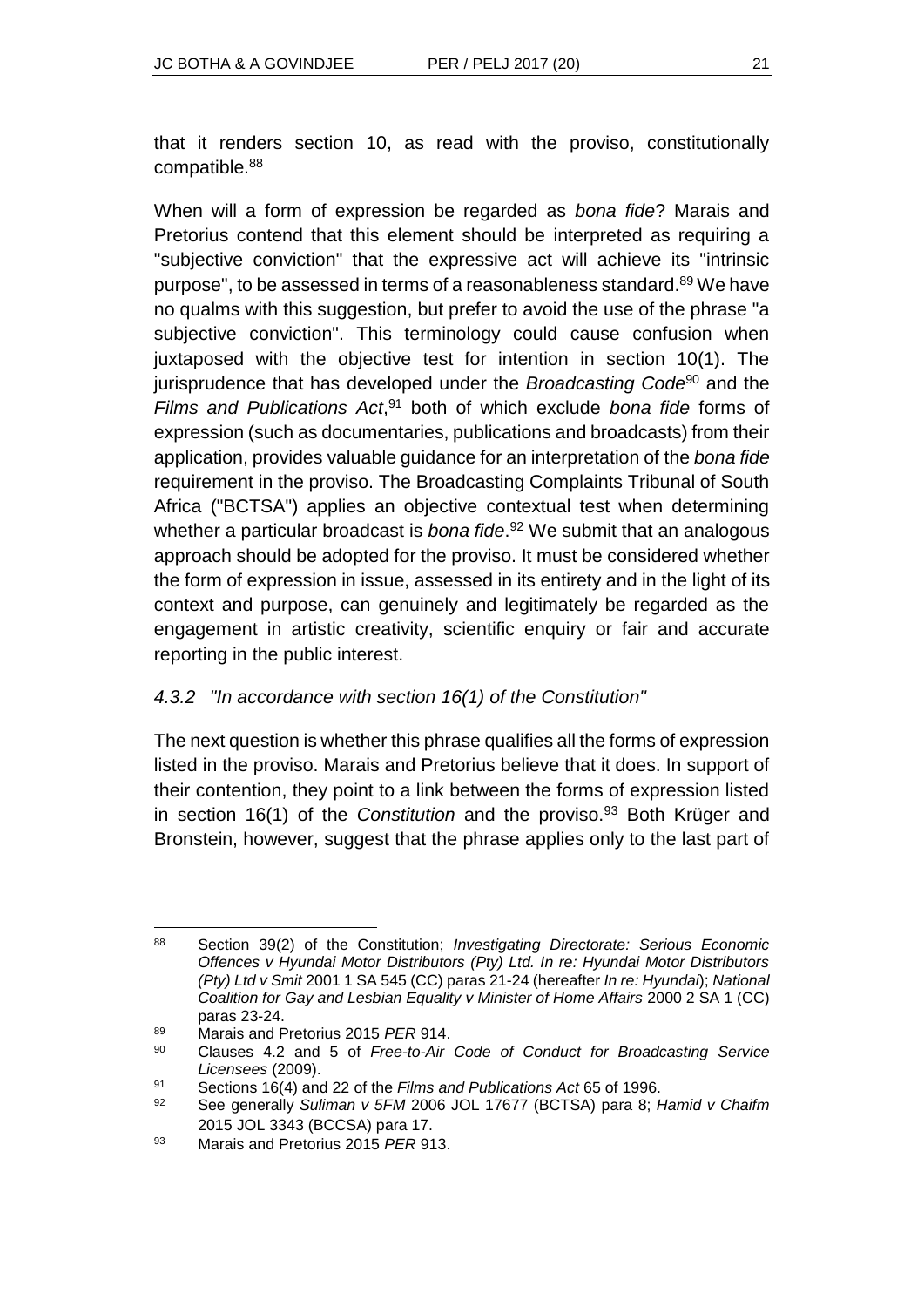the proviso, namely the publication of any advertisement, information or notice.<sup>94</sup>

In our view, the appendage of the phrase "in accordance with section 16(1) of the Constitution" to the end of the proviso adds little value to the proviso's meaning, regardless of which interpretation is preferred. Neither reading permits precision or clarity or provides a meaning placing the provision within constitutional bounds.<sup>95</sup> In any event, the use of the word "or" before "publication" suggests that Krüger and Bronstein's interpretation is grammatically and textually correct and should be accepted. Moreover, as we argue below, the wording of the last form of expression specified in the proviso was probably intended to apply specifically to the section 12 prohibition and should be dealt with as a separate exception. It seems that the drafters attempted to reproduce the essence of section 12 and then to preclude such forms of expression from liability if published "in accordance with section 16(1) of the Constitution".

#### *4.3.3 Artistic creativity, academic and scientific enquiry*

We agree with Marais and Pretorius that these components of the proviso should be broadly interpreted to include the artistic process, all *bona fide* art forms, such as dramatic productions, comedy shows, and artistic works, and *bona fide* statements made in genuine academic and scientific journals.<sup>96</sup>

#### *4.3.4 Fair and accurate reporting in the public interest*

For this part of the proviso, we agree with Marais and Pretorius that the closest comparator in South African law is the fair comment defence in defamation, as interpreted in *The Citizen 1978 (Pty) Ltd v McBride*  ("*McBride*"). <sup>97</sup> We go further and provide additional commentary on the elements of the defence, illustrating that it provides inadequate protection for media respondents. In terms of the wording of the proviso, a hate speech respondent must prove that the publication amounted to: a) fair and accurate reporting; b) in the public interest; and c) *bona fide* engagement therein. It is helpful to interpret these requirements with reference to similar

l <sup>94</sup> Krüger *Racism and Law* 170; Bronstein 2006 https://www.activate leadership.co.za/cells/view/275 24.

<sup>95</sup> *In re: Hyundai* paras 25-26; *Case v Minister of Safety and Security; Curtis v Minister of Safety and Security* 1996 3 SA 617 (CC) para 79 (hereafter *Case v Minister*); *Dawood v Minister for Home Affairs* 2000 3 SA 936 (CC) para 47.

<sup>96</sup> See, for example, *Manamela v Shapiro (SAHRC)* (unreported) case number GP/2008/1037E, where the SAHRC held that the cartoonist "acted with *bona fide* artistic creativity in the public interest".

<sup>97</sup> *The Citizen 1978 (Pty) Ltd v McBride* 2011 4 SA 191 (CC) (hereafter *McBride*).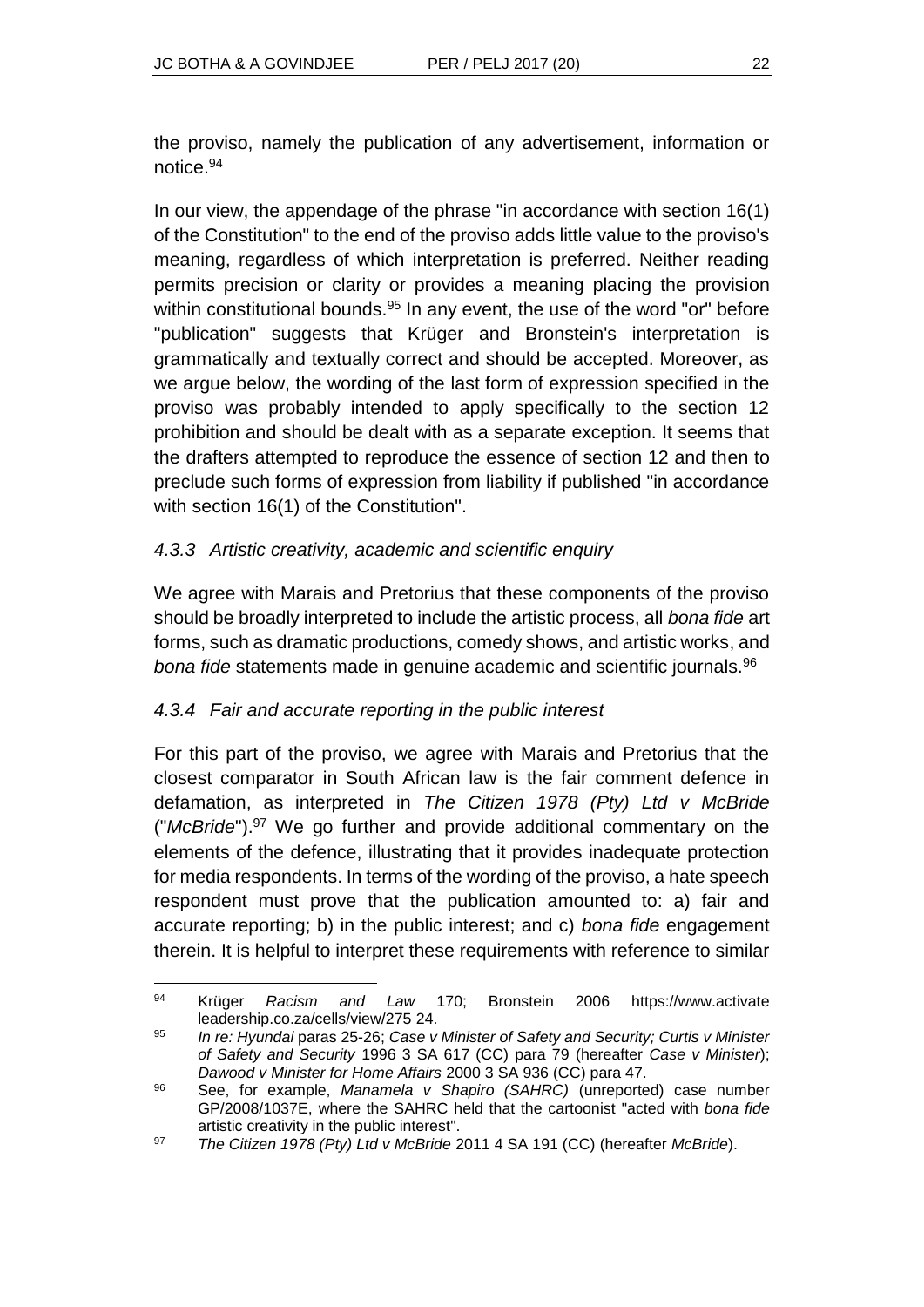requirements for the various grounds of justification in the law of defamation.<sup>98</sup>

In the light of the connection with press and media freedom and the requirements of section 12(a), the use of the word "reporting" probably refers to a news report, whether in the form of a broadcast, telecommunication or newspaper report containing information.<sup>99</sup> The accuracy requirement means that the reporting must be exact and correct in all details. It would not be sufficient, for example, for the gist of the report to be true (as is permitted for the defence of truth for public benefit).<sup>100</sup> The report would probably have to be a factual account or statement containing information and not a comment or opinion, as opinions "may be criticised for being unreasonable, but rarely for being false".<sup>101</sup>

The report must also be fair. In *McBride* the Court interpreted the "fair" requirement for the fair comment defence to mean that the comment should be "an honest, genuine (though possibly exaggerated or prejudiced) expression of opinion relevant to the facts upon which it was based and not disclosing malice" to be objectively determined.<sup>102</sup> This interpretation, however, was obviously tailored to qualify the "comment" requirement of the defence, to be distinguished from a statement of fact. Here, the report must be fair. It must also be *bona fide*, which should be interpreted to mean "genuine". So, to construe the use of the word "fair" as honest and genuine in the context of the proviso amounts to tautology. A better reading is to use the alternative meaning of fair, which as explained in *McBride*, ordinarily means that something is "just, equitable, reasonable, level-headed and balanced".<sup>103</sup> Thus, the report must be accurate, genuine and it must also be reasonable and balanced.<sup>104</sup> It must furthermore be in the public interest. This concept is an elastic one, but should be interpreted to mean that the

 $\overline{a}$ 98 We recognise that the defences are grounds of justification and that their purpose differs from the proviso.

<sup>99</sup> As opposed to a detailed account or formal record of a particular matter, such as a report generated by a parliamentary committee or the Public Protector.

<sup>100</sup> *Smit v OVS Afrikaanse Pers Bpk* 1956 1 SA 768 (O); *Times Media Ltd v Nisselow* 2005 1 All SA 567 (A).

<sup>101</sup> *McBride* paras 144-145, but compare the judgment of Zondo J at para 63 - the "regulation of false information" does not include opinions, because an opinion may be wrong or unjustified but cannot be false. Only a statement of fact can be false.

<sup>102</sup> *McBride* para 83. McBride para 82.

<sup>&</sup>lt;sup>104</sup> The requirements for the defence of a reasonable publication would thus apply.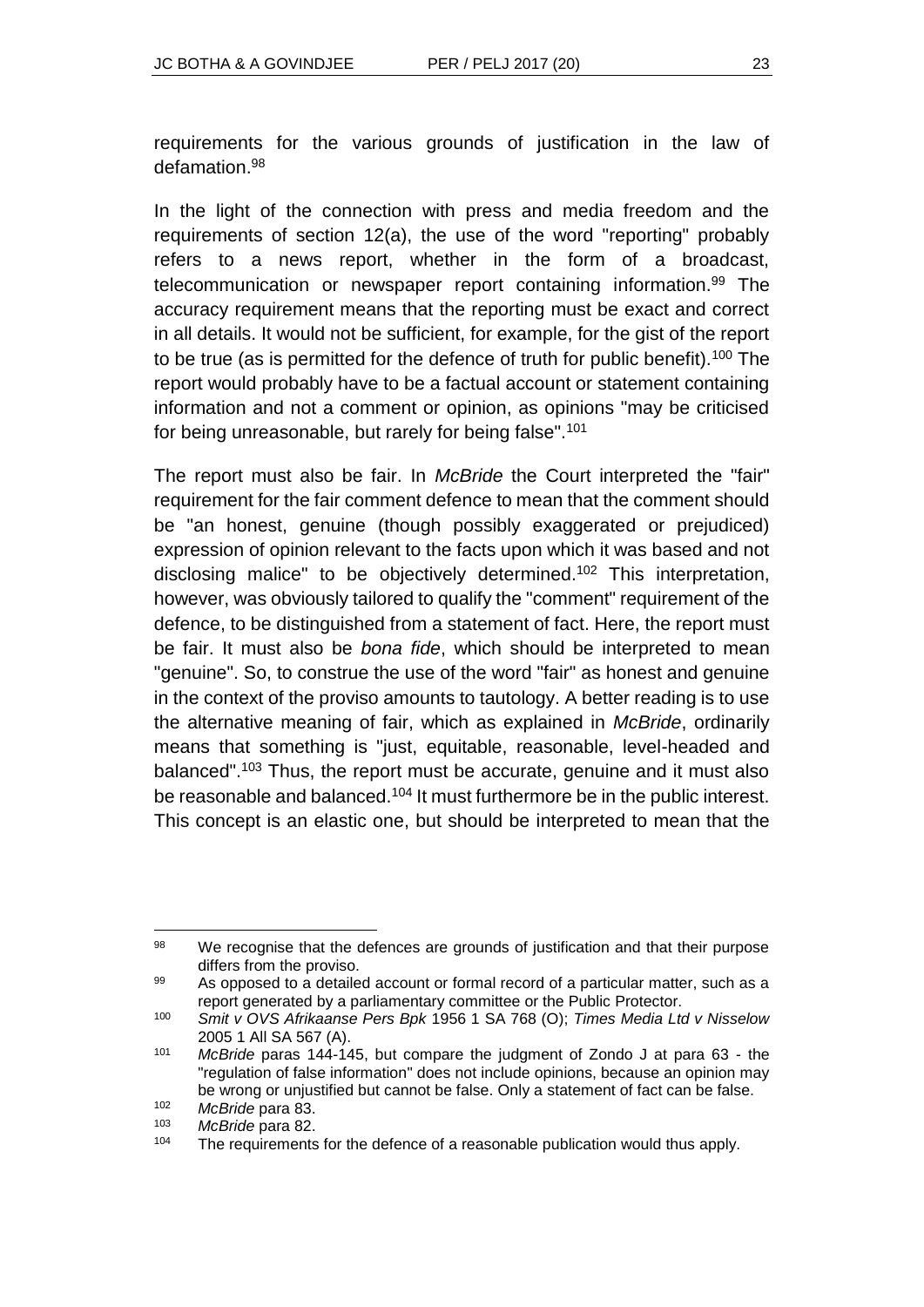facts reported must be of public concern and both significant and relevant to the reasonable person in society.<sup>105</sup>

This portion of the proviso accordingly exempts *bona fide*, accurate and fair reports on matters of public interest. We accept Marais and Pretorius' suggestion that the decision in *Jersild v Denmark* illustrates its potential application.<sup>106</sup> Unfortunately, however, because the exemption is very narrow, it provides limited protection for the press and the media. Very few news reports would meet the threshold requirements. Furthermore, as indicated earlier, we disagree that the phrase "in accordance with section 16(1) of the Constitution" applies to this part of the proviso and therefore do not agree with Marais and Pretorius that the defence could be extended to include other forms of expressive content.<sup>107</sup> A proposed amendment is justified below.

### *4.3.5 The publication of any information, advertisement or notice in accordance with section 16(1) of the Constitution*

Marais and Pretorius' examination of the component parts of this section of the proviso focuses mainly on the significance of the exclusion of "ideas" from the wording of the proviso.<sup>108</sup> Regrettably, however, their analysis provides little insight into the forms of expression actually exempted from prohibition thereby. In our view, this part of the proviso applies specifically to section 12 and would find limited application in hate speech-type cases (although it is probable that some published advertisements, information or notices could promote group hatred). As indicated earlier, it appears that the drafters repeated the essence of section 12 and then precluded such forms of expression from liability if published "in accordance with section 16(1) of the Constitution". The problem is that it is very difficult to determine the distinction between a notice, advertisement or information which falls foul of the Act and one which could be exempted because it was published in accordance with the constitutional right to freedom of expression. As Albertyn *et al* point out, "what the one hand seeks to capture, the second hand sets free" 109

l <sup>105</sup> See generally *Independent Newspapers Holdings Ltd v Suliman* 2004 3 All SA 137 (SCA) paras 42-44*; Modiri v Minister of Safety and Security* 2012 1 All SA 154 (SCA) paras 20-24.

<sup>106</sup> *Jersild v Denmark* 1995 19 EHRR 1 (App No 15890/89).

<sup>107</sup> Marais and Pretorius 2015 *PER* 926.

<sup>108</sup> Marais and Pretorius 2015 *PER* 915-917.

<sup>109</sup> Albertyn, Goldblatt and Roederer *Introduction* 101.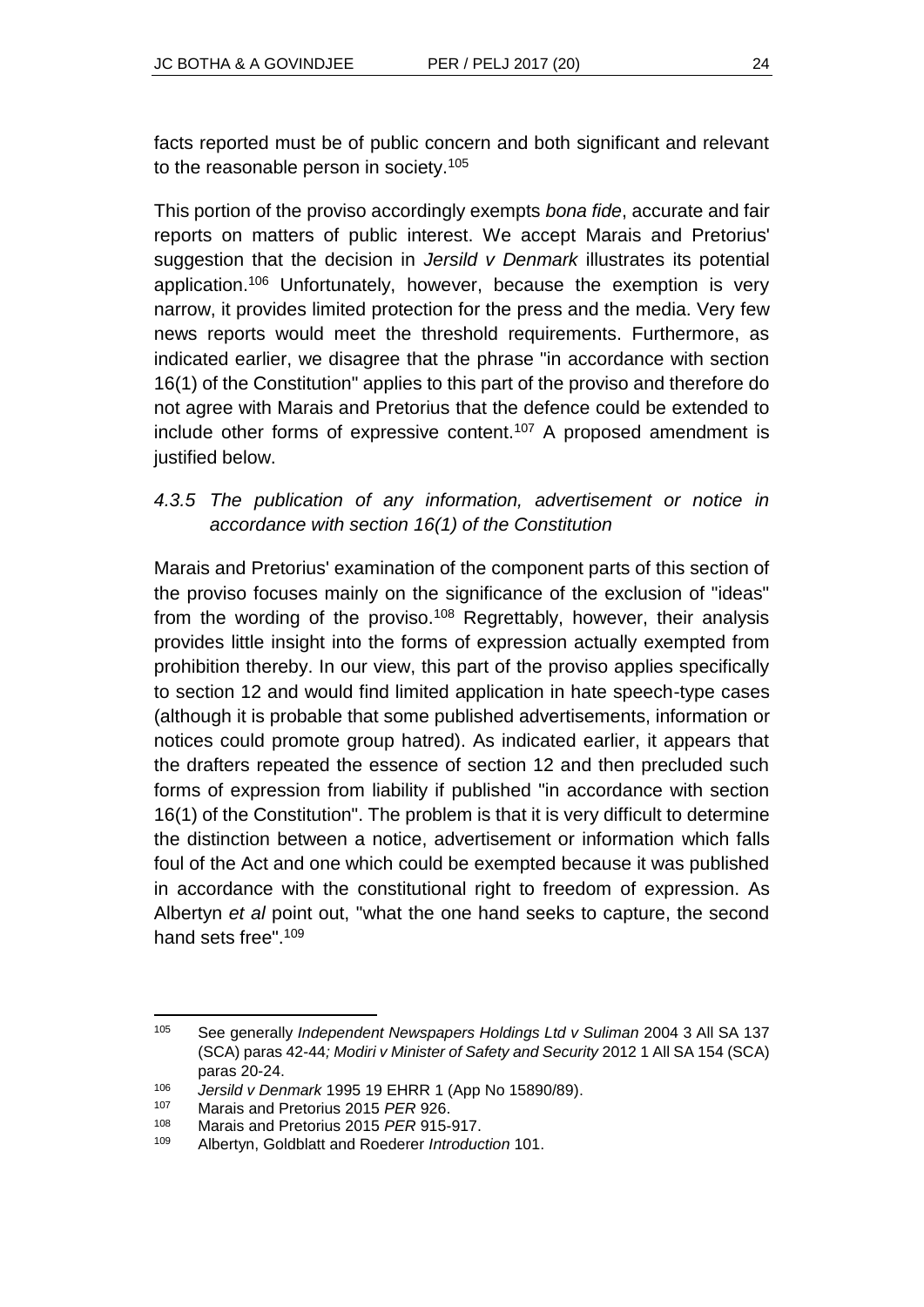Albertyn *et al* then suggest that this part of the proviso should be interpreted to provide that only advertisements, notices, and information that *also* fall within the definitional ambit of section 16(2) are prohibited by section 12. This interpretation, however, is strained in the light of the Act's objectives as a transformative and remedial piece of legislation.<sup>110</sup> Furthermore, the heading of section 12 ("Prohibition of Dissemination and Publication of Information that Unfairly Discriminates") does not use any of the terminology used in section 16(2). It was clearly not intended to prohibit such speech only if it incites violence, advocates hatred or amounts to propaganda for war.

We believe that when enacting section 12, the drafters wished to create a separate prohibition to regulate the broad use of discriminatory signs, advertisements and notices (as occurs in other jurisdictions) and the publication of discriminatory information. The proviso, however, does not clarify when these forms of speech would be worthy of exemption and is therefore meaningless. As indicated earlier, Marais and Pretorius argue that the "*bona fide*" requirement should also apply here.<sup>111</sup> Whilst this suggestion offers a potential solution to the over-breadth problem, it is not a viable option as it is strained and not textually sound.<sup>112</sup> Accordingly, we propose an amendment, as discussed below.

#### **4.6 The effect of the proviso applied to sections 10 and 12**

In summary, we argue that the proviso creates a defence for a respondent accused of contravening either sections 10 and 12. The respondent must prove that the expressive conduct in issue falls within the ambit of the proviso and that liability is accordingly precluded. The proviso thus limits the broad effect of sections 10 and 12, but because it is inadequately drafted and very narrow, it does not temper the fact that these prohibitions limit the freedom of expression in terms more extensive than section 16(2) of the *Constitution*.

For section 10, the concern is that the communication of hurtful words on a prohibited ground against any person falls within its ambit and that the proviso exempts such expression only if it amounts to the *bona fide* engagement in artistic creativity, academic or scientific enquiry, or the *bona* 

l <sup>110</sup> In other words, this interpretation does not accord with the Act's purpose and should be avoided. See *Kubyana v Standard Bank of South Africa Ltd* 2014 3 SA 56 (CC) para 18 (hereafter *Kubyana*).

<sup>111</sup> Marais and Pretorius 2015 *PER* 914.

<sup>112</sup> *S v Zuma* 1995 2 SA 642 (CC) paras 17-18; *Kubyana* para18.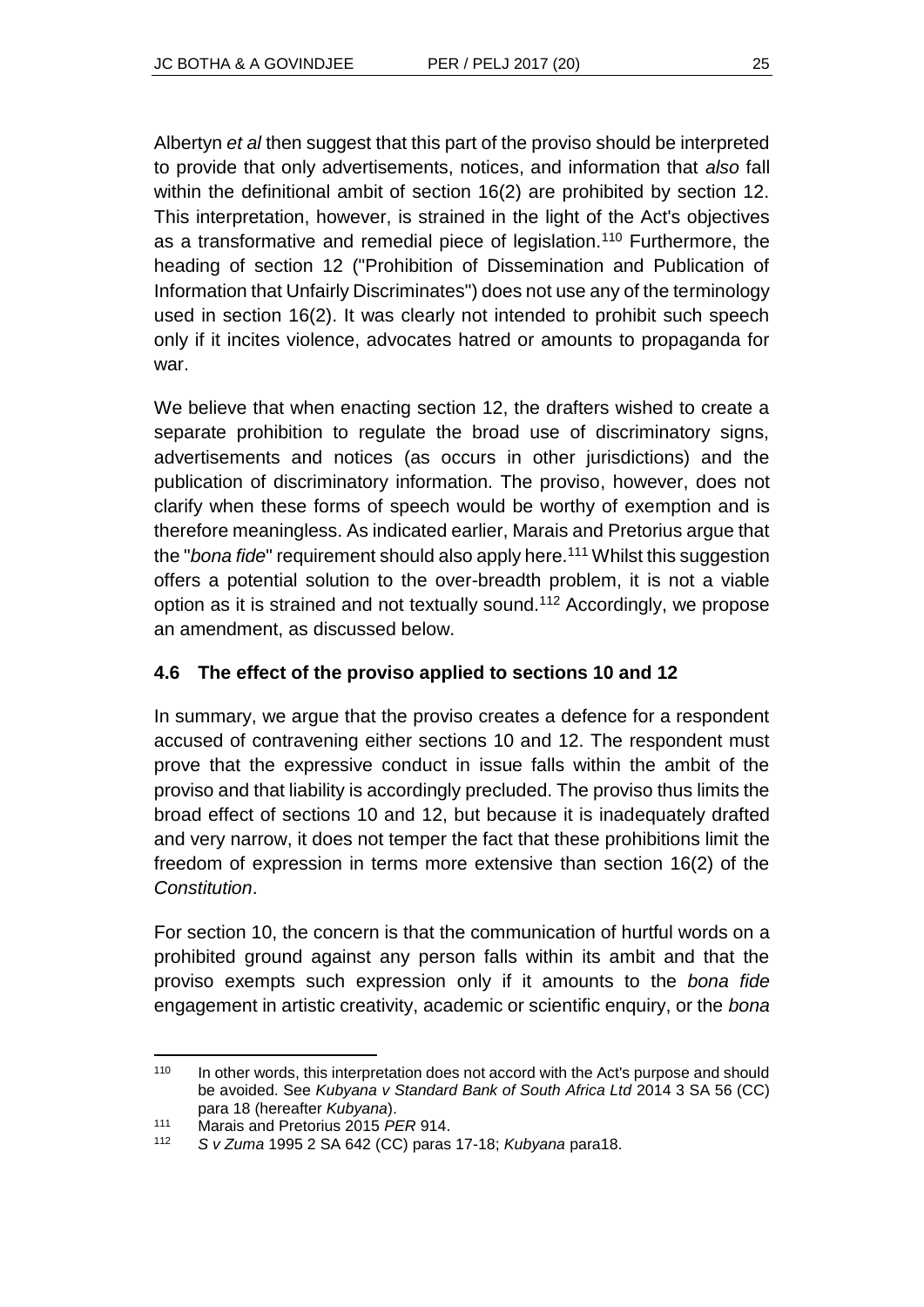*fide* engagement in fair and accurate reporting in the public interest. So, for example, a fair and accurate news report in the public interest about the use of the slogan "Kill the Boer" would not be prohibited by section 10(1).<sup>113</sup> Likewise, in the context of a *bona fide* stand-up comedy production, a rude racial joke about the characteristics of white people would not be actionable. But, even interpreted so, the proviso does not overcome the problem that with many instances of offensive speech (not taking place in the context *inter alia* of news reporting, a dramatic production or an academic journal), the defence would find little application. As explained earlier, the latter part of the proviso ("the publication of any information, advertisement or notice in accordance with section 16 of the Constitution") was probably intended to apply only to section 12 of the Act. But, even if we are incorrect on this point, its meaning is vague and causes uncertainty. We therefore submit that the proviso is very narrow and that it is necessary to test the constitutionality of section 10(1) in terms of section 36 of the *Constitution*.

# **5 The constitutionality of section 10(1), as read with the proviso**

Marais and Pretorius argue that section 10(1) is a constitutionally justified limitation to freedom of expression. In support of this contention, they claim that the type of expression captured by section 10 is of low value when assessed against the traditional rationales for the protection of freedom of expression.<sup>114</sup> They explain that their interpretation of the provision's threshold test ensures that only a narrow range of discriminatory expression is regulated. The authors identify this type of expression as speech which unfairly promotes inequality in society and causes feelings of inferiority and marginalisation for historically disadvantaged groups. They suggest that the prohibition does not inhibit speakers from using other forms of speech to express "the hateful remarks section 10 prohibits".<sup>115</sup>

We disagree. Whilst there is no doubt that hate speech, properly defined, cannot be tolerated in a democratic society and that such speech does not promote the values underpinning freedom of expression, hate speech prohibitions must be principled, informed and precisely crafted. The

l <sup>113</sup> Kok and Botha 2014 *Litnet Akademies* 210-211 cite the decision in *Coetzee v YFM* 2010 JOL 25811 (BCCSA) as an example of how the proviso should be used as a defence to a claim of hate speech.

<sup>114</sup> Marais and Pretorius 2015 *PER* 926-930. For an analysis of the value of the traditional rationales underpinning the freedom of expression in the context of hate speech regulation, see Botha 2017 *SALJ* forthcoming.

<sup>115</sup> Marais and Pretorius 2015 *PER* 926-930.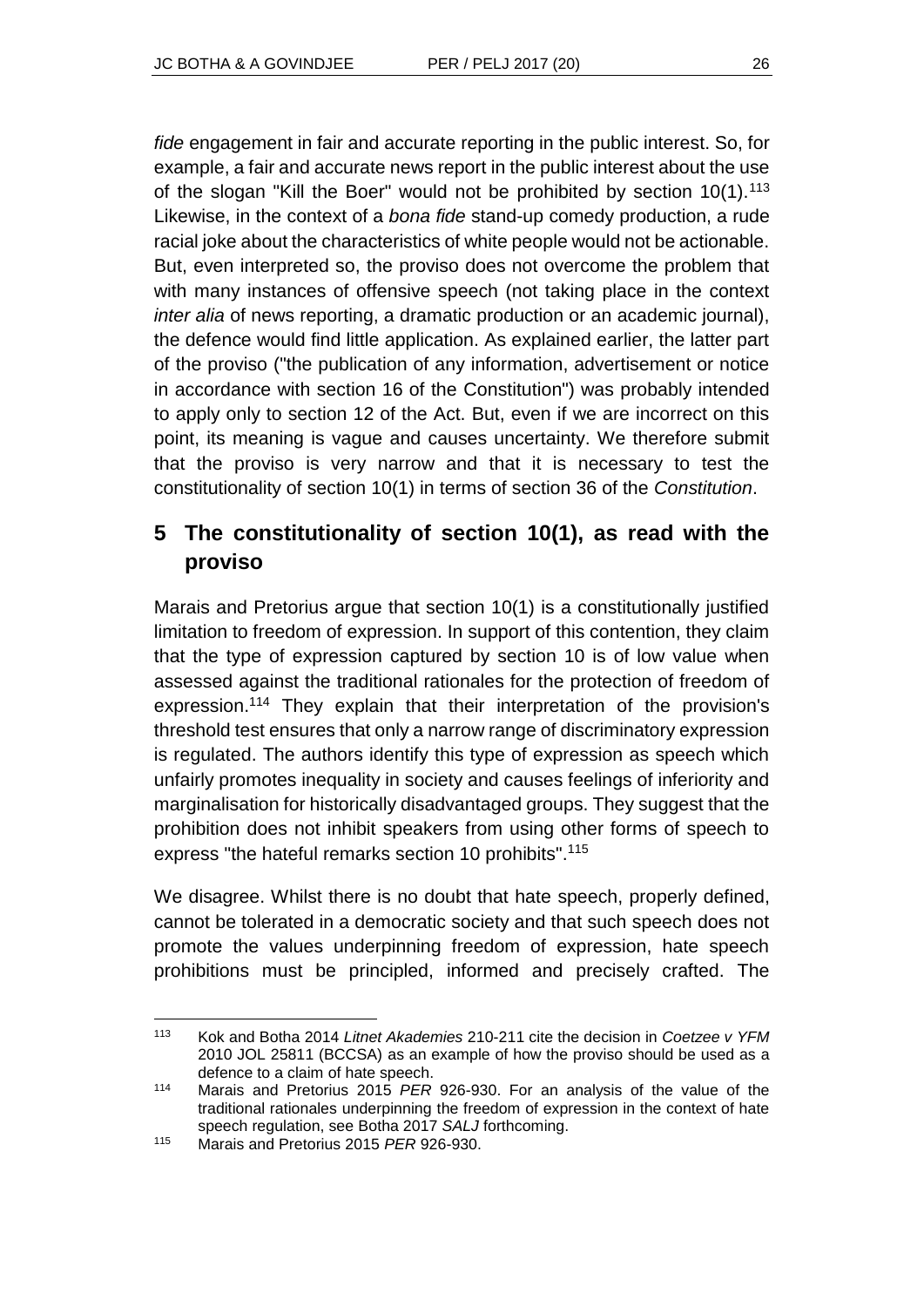regulation of hate speech creates a tension between the rights to freedom of expression, human dignity and equality. When formulating hate speech laws the challenge is to balance the competing rights, which balance cannot be attained by applying only the fairness standard for discrimination. Instead, the legitimacy of hate speech regulation in South Africa must be assessed in terms of a comprehensive balancing enquiry, which takes into account a wide range of factors including: respect for the rights of the victims of hate speech; autonomy for speakers; the causal link between hate speech and hatred in a community; the impact of hate speech on the democracy; and the desire to achieve a diverse, harmonious and tolerant society.<sup>116</sup>

We submit that the existing section 10(1) prohibition, as read with the proviso, is vague, imprecise and over-reaches. The threshold test for hate speech contained therein creates a measure which is neither a reasonable and justifiable limitation to the freedom of expression (as tested in terms of section 36 of the *Constitution*), nor a clear, necessary or proportional restriction thereto (as required by Article 19(3) of the ICCPR). International practice dictates that States parties must justify all restrictions to the freedom of expression in terms of Article 19(3), showing that the limitation responds to a grave social need, that it is the least intrusive measure available, and that there is proportionality between the interest protected and the impairment of the freedom of expression.<sup>117</sup> In addition, it is considered unacceptable State practice to enact vague and inconsistent domestic legislation with variable terminology, and States parties must ensure that all hate speech restrictions are precisely delineated.<sup>118</sup>

Our primary concern is that the rational connection between section 10(1) and its purpose is missing and that it is not proportionate to the interest protected.<sup>119</sup> As explained, the purpose of hate speech regulation is to control the dissemination of hatred in society and to overcome the resultant discrimination and stereotyping of vulnerable groups. Thus, the question of whether a hate speech restriction is legitimately connected to these aims must focus on the group and not merely the individual and the speech prohibited must also be likely to cause harm.<sup>120</sup> Whilst harm caused to individual members of the group is not irrelevant, section 10(1) must be

l

<sup>116</sup> See too Botha 2017 *SALJ* forthcoming; Tsesis 2015 *BU L Rev* 4.

<sup>117</sup> *Rabat Plan* para 18.

<sup>118</sup> *Rabat Plan* Recommendations fn 45.

Teddy Bear Clinic for Abused Children v Minister of Justice and Constitutional *Development* 2014 2 SA 168 (CC) paras 84-94; *Case v Minister* paras 48-52.

<sup>120</sup> *Whatcott* para 80.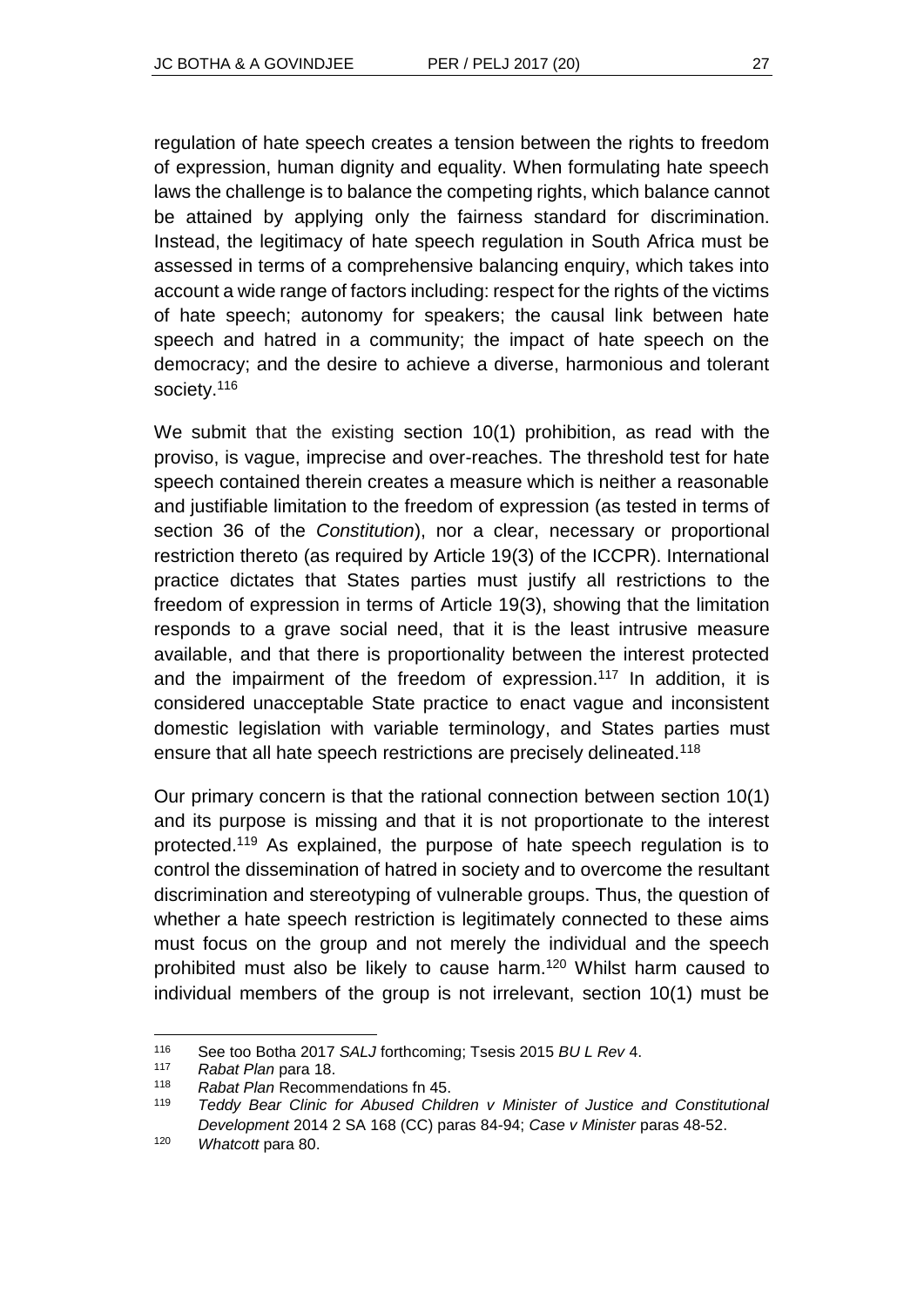aligned with the legislative objective of addressing the marginalisation of target groups and of promoting a tolerant, pluralistic and egalitarian society.<sup>121</sup> Moreover, we believe that the many interpretative and constitutional challenges to the prohibited speech provisions in the *Equality Act* compromise their effectiveness. We therefore suggest an amendment to section 10.

## **6 Proposals for the reform of section 10(1)**

We recommend that section 10(1) be amended to read as follows:

No person may publish, propagate, or advocate any form of expression in public against an identifiable group of persons on one or more of the prohibited grounds that could reasonably be construed to demonstrate a clear intention to promote hatred against such group and which is likely to cause harm.

The proposed wording excludes the *communication* of *hurtful words* directed at *individuals* based on group characteristics from the ambit of section 10(1). Instead, the focus is on the regulation on the promotion of group hatred, which also causes harm. We submit that a restriction to freedom of expression in these terms is a reasonable and justifiable limitation to the freedom of expression and is rationally connected to the legislative purpose of addressing the marginalisation of vulnerable groups and of promoting a tolerant, pluralistic and egalitarian society.

The recommendation for a new threshold test for hate speech constrains the extent of the limitation to the freedom of expression, but a respondent should still be entitled to raise a defence. Here we recommend the insertion of new hate speech-specific defences in section 10 (as opposed to the proviso in section 12). We suggest that "the *bona fide* engagement in artistic creativity, scientific and academic enquiry" defence be retained. The media defence, however, is too narrow because it requires a respondent to prove that the speech was *bona fide* – that is, genuine; accurate (effectively excluding opinion or comment); reasonable and in the public interest. We recommend that a media respondent should be entitled to rely on the traditional "fair comment" defence to escape liability, provided that the engagement therein is *bona fide*, to be tested objectively and within context.

Finally, we do not support the inclusion of a "truth" defence. Many academics argue that the advocacy of hatred is necessarily untrue.<sup>122</sup> The

l <sup>121</sup> *Whatcott* paras 80-82.

<sup>122</sup> Moon 2008 http://www.ohrc.on.ca/en/submission-canadian-human-rightscommission-concerning-section-13-canadian-human-rights-act-and 37; Freiman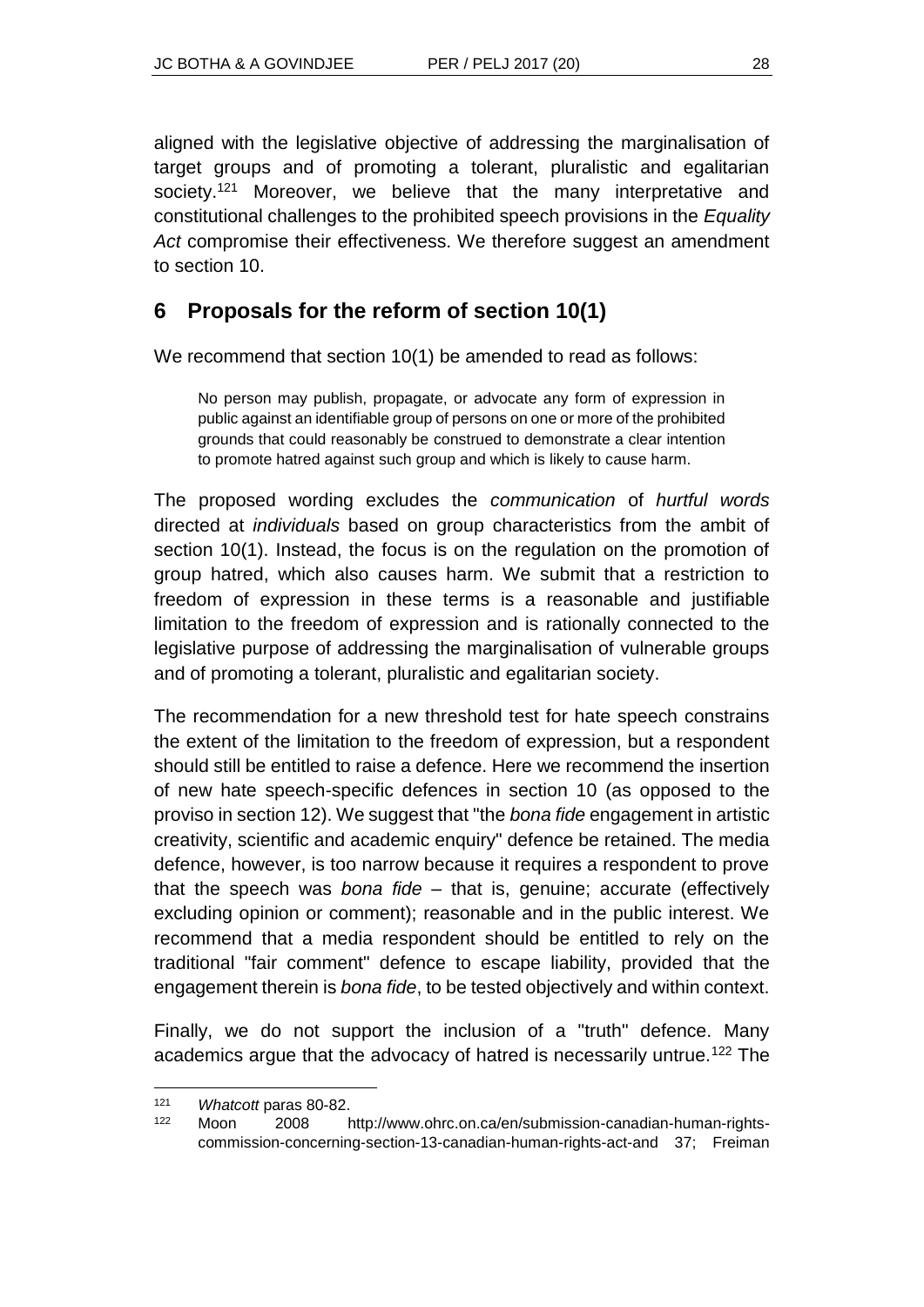hatemonger claims that members of an identifiable group should be reviled because of abhorrent group characteristics. The Constitutional Court has reiterated that this type of conduct violates everyone's inherent human dignity and fails to respect the right to be different.<sup>123</sup> In a defamation case, a defendant is entitled to plead that the publication is true and in the public interest, but hate speech and defamation should not be confused. A plaintiff in a defamation suit alleges an injury to reputation. A defendant, in turn, is entitled to prove that the publication was not wrongful because the published facts were true and in the public interest. The injury to the plaintiff's reputation was deserved and should be made known. But, in hate speech cases, a group is maligned because of immutable group characteristics. The inclusion of a truth defence enables a respondent "to repeat his or her odious claims and make them the subject of legal context" thereby shifting the focus from the hatred "to historical, sociological or psychological claims that are simply window dressing for more basic assertions" about group qualities.<sup>124</sup> This cannot be tolerated.

# **7 Conclusion**

l

Marais and Pretorius' analysis provides an interesting perspective on the meaning and constitutionality of section 10(1) of the *Equality Act*, specifically insofar as the role of the proviso is concerned. Their input in respect of a regularly overlooked area is invaluable. We do not agree, however, with their interpretation of the hate speech provisions. As we have demonstrated, hate speech and unfair discrimination are not analogous and the ambit of section 10(1) is far too wide, even when tempered by the proviso.

We therefore propose a new and stricter test for the regulation of hate speech in the *Equality Act*. We also recommend that a new section 10(2) be inserted in the Act containing hate speech-specific defences. This structure, we submit, is infinitely better than the bifurcated approach currently used where the existing defences are contained in section 12, incorporated by way of a proviso.

<sup>2013</sup> *SCLR* 295. A more nuanced approach is that hate speech is almost invariably untrue.

<sup>123</sup> *Le Roux v Dey* 2011 3 SA 274 (CC) para 202; *National Coalition for Gay and Lesbian Equality v Minister of Justice* 1999 1 SA 6 (CC) paras 22-28, 124-132.

<sup>124</sup> Moon 2008 http://www.ohrc.on.ca/en/submission-canadian-human-rightscommission-concerning-section-13-canadian-human-rights-act-and 37.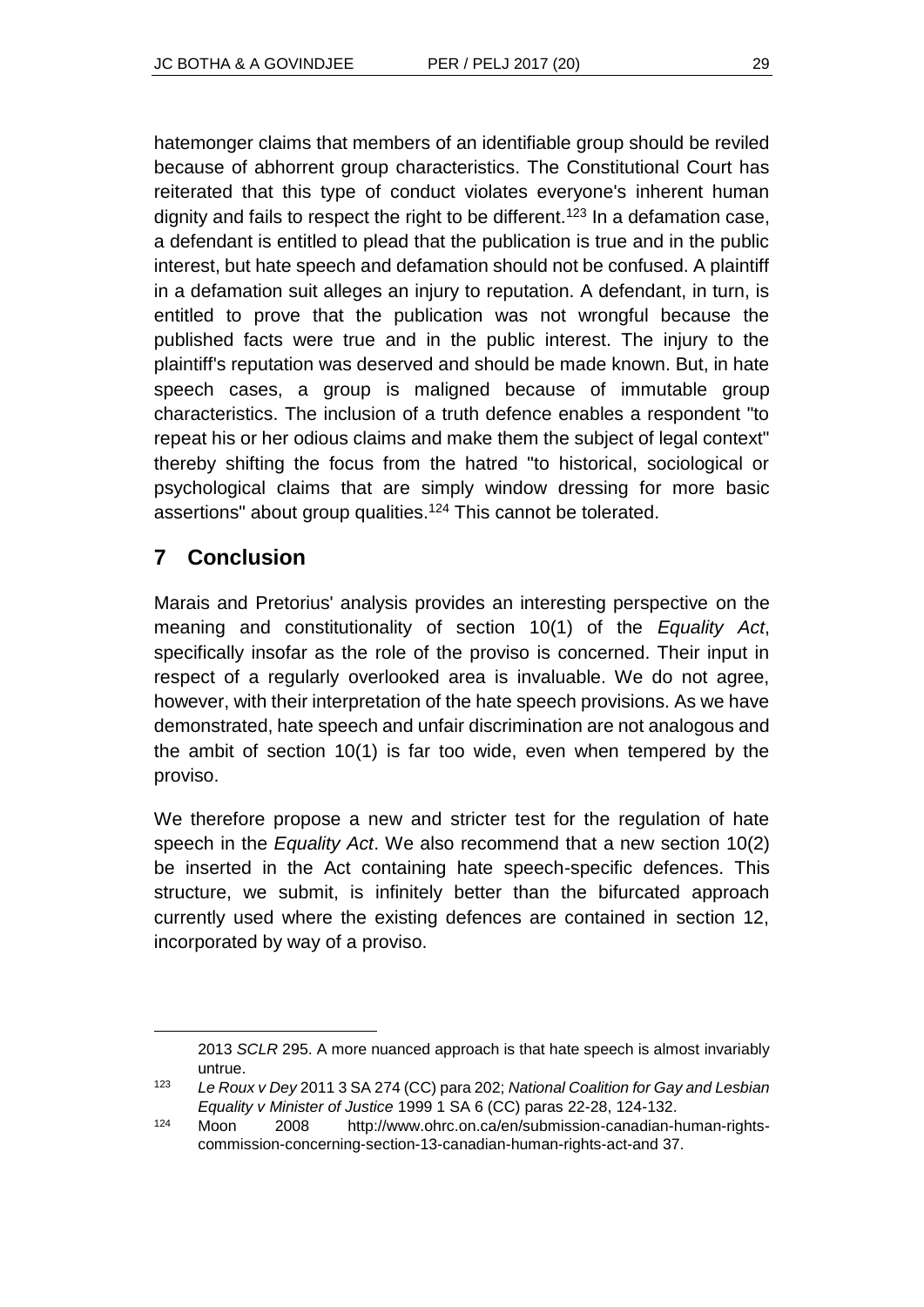We argue that our approach provides much needed clarity and ensures that hate speech is appropriately regulated in South Africa. Our revision of the section 10(1) test is narrowly tailored to regulate the public promotion of hatred against specified target groups, and which is likely to cause harm. We submit that this test complies with the benchmark for hate speech regulation in relevant international law. The restriction is clear and necessary, responds to a pressing social need, and is proportionate to the interest protected. It is precisely crafted and does not include offensive interpersonal speech within its realm. It is capable of achieving its objectives and is aimed at facilitating the transformation to a reconciled nation united in its diversity.

### **Bibliography**

#### **Literature**

Albertyn, Goldblatt and Roederer *Introduction* Albertyn C, Goldblatt B and Roederer, C (eds) *Introduction to the Promotion of Equality and Prevention of Unfair Discrimination Act, Act 4 of 2000* (Witwatersrand University Press Johannesburg 2001)

Bohler-Muller and Tait 2000 *Obiter*

Bohler-Muller N and Tait M "The Equality Courts as a Vehicle for Legal Transformation – A Few Practical Suggestions" 2000 *Obiter* 406-415

Botha *Hate Speech*

Botha JC *Hate Speech as a Limitation to Freedom of Expression* (LLDthesis Nelson Mandela Metropolitan University 2016)

Botha 2017 *SALJ* Botha JC "Towards a South African 'Free Speech' Model" 2017 *SALJ* forthcoming

Botha and Govindjee 2014 *SACJ* Botha JC and Govindjee A "Regulating Cases of 'Extreme Hate Speech' in South Africa: A Suggested Framework" 2014 *SACJ* 117-155

Botha and Govindjee 2016 *SAJHR*

Botha JC and Govindjee A "The Regulation of Racially Derogatory Speech in the Promotion of Equality and Prevention of Unfair Discrimination Act 4 of 2000" 2016 *SAJHR* 293-320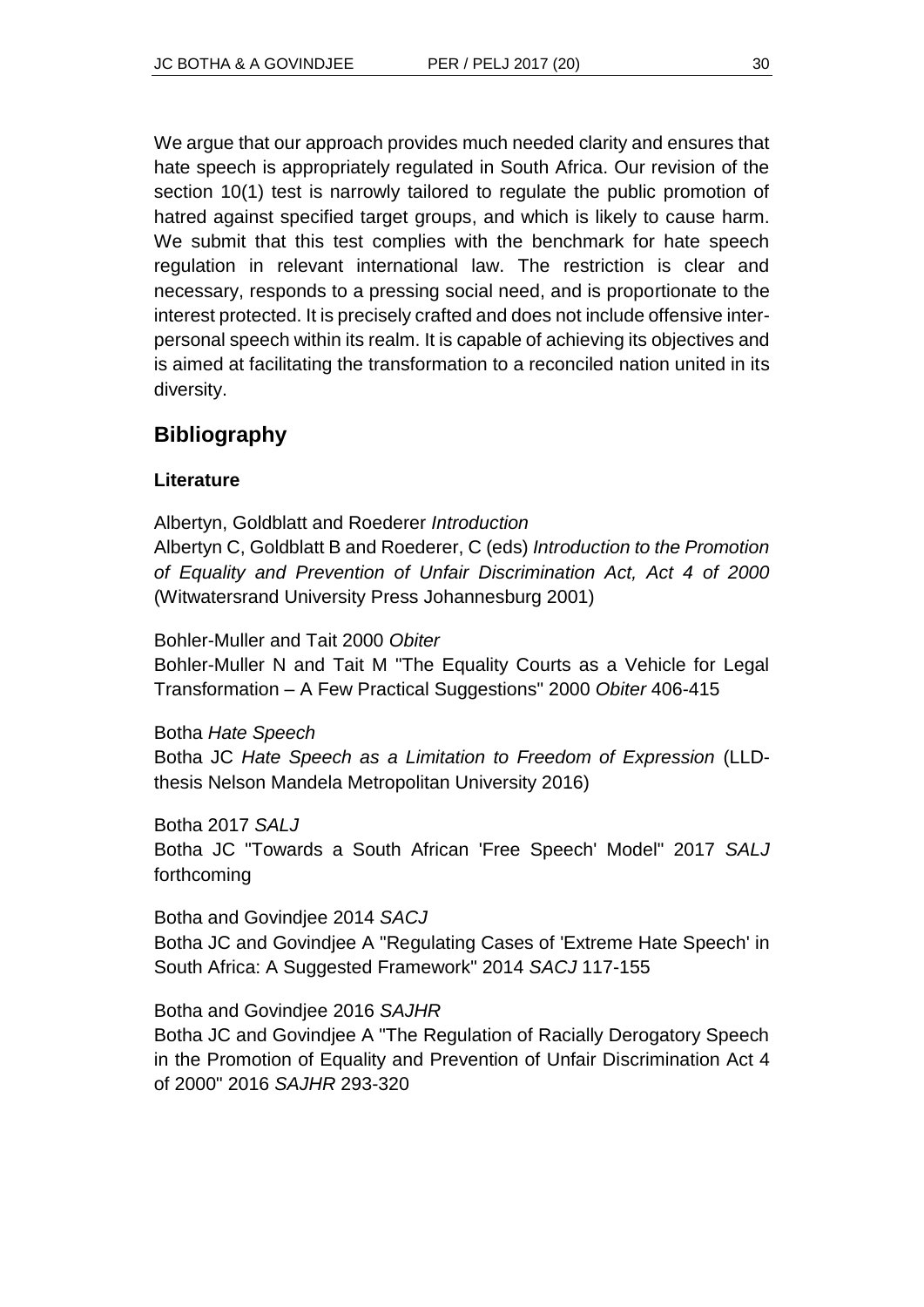Botha and Govindiee 2017 Stell LR

Botha JC and Govindjee A "Prohibition through Confusion: section 12 of the Promotion of Equality and Prevention of Unfair Discrimination Act 4 of 2000" 2017 2 Stell LR 245

Cameron 2013 *SCLR* Cameron J "The McLachlin Court and the Charter in 2012" 2013 *SCLR* 15- 41

Delgado and Stefanic "Words that Wound" Delgado R and Stefanic J "Understanding Words that Wound" (Westview Press Colorado 2004)

De Vos 2010 *PULP Fictions* De Vos P "On Shoot the Boer, Hate Speech and the Banning of Struggle Songs" 2010 *PULP Fictions* 5-20

Dworkin "Foreword" Dworkin R "Foreword" in Hare I and Weinstein J (eds) *Extreme Speech and Democracy* (Oxford University Press New York 2011) v-ix

Freiman 2013 *SCLR* Freiman M "Hate Speech and the Reasonable Supreme Court of Canada" 2013 *SCLR* 295-312

Gelber and McNamara 2015 *Law & Soc'y Rev* Gelber K and McNamara L "The Effects of Civil Hate Speech Law: Lessons from Australia" 2015 *Law & Soc'y Rev* 631-664

Ghanea 2010 *IJMGR* Ghanea N "Minorities and Hatred: Protections and Implications" 2010 *IJMGR* 423-446

Gutto *Equality and Non-Discrimination in South Africa* Gutto S *Equality and Non-Discrimination in South Africa: The Political Economy of Law and Law Making* (New Africa Books Claremont 2001)

Kok 2001 *TSAR* Kok A "The Promotion of Equality and Prevention of Unfair Discrimination Act: Why the Controversy?" 2001 *TSAR* 294-310

Kok 2008 *SAJHR*

Kok A "The Promotion of Equality and Prevention of Unfair Discrimination Act 4 of 2000: Proposals for Legislative Reform" 2008 *SAJHR* 445-471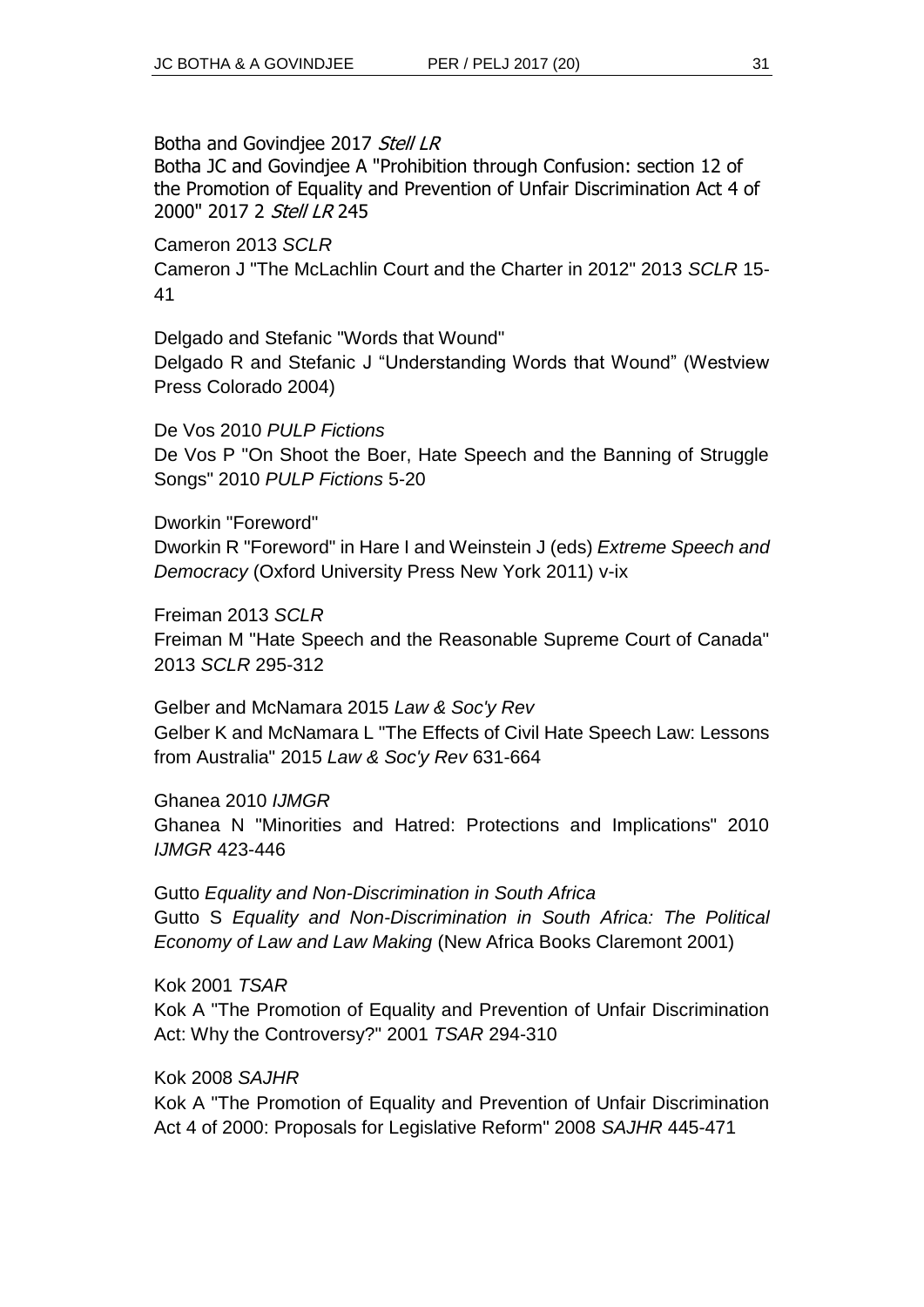#### Kok and Botha 2014 *Litnet Akademies*

Kok A and Botha L "Vonnisbespreking: Die Siviele Verbod op Haatspraak – 'Shoot the Boer' in die Gelykshof, Hoëhof en die Uitsaaiklagtetribunaal" 2014 11(2) *Litnet Akademies* 198-220

#### Krüger *Racism and Law*

Krüger R *Racism and Law: Implementing the Right to Equality in Selected South African Equality Courts* (LLD-thesis Rhodes University 2008)

#### Krüger 2011 *SALJ*

Krüger R "Equality and Unfair Discrimination: Refining the *Harksen* Test" 2011 *SALJ* 479-512

Marais *Constitutionality of Categorical and Conditional Restrictions* Marais M *The Constitutionality of Categorical and Conditional Restrictions on Harmful Expression Related to Group Identity* (LLD-thesis University of the Free State 2014)

#### Marais and Pretorius 2015 *PER*

Marais ME and Pretorius JL "A Contextual Analysis of the Hate Speech Provisions of the Equality Act" Marais and Pretorius 2015(18)4 901-942, accessible at http://journals.assaf.org.za/per/article/view/607

Pillay 2013 *SAPL* Pillay K "From 'Kill the Boer' to 'Kiss the Boer – has the Last Song been Sung?'" 2013 *SAPL* 221-242

Rosenfeld "Hate Speech in Constitutional Jurisprudence" Rosenfeld M "Hate Speech in Constitutional Jurisprudence: A Comparative Analysis" in Herz M and Molnar P (eds) *The Content and Context of Hate Speech: Rethinking Regulation and Responses* (Cambridge University Press New York 2012) 242-289

#### Sarat and Kearns "Beyond the Great Divide"

Sarat A and Kearns TR "Beyond the Great Divide: Forms of Legal Scholarship and Everyday Life" in Sarat A and Kearns TR (eds) *Law in Everyday Life* (University of Michigan Press Ann Arbor 1998) 21-61

Sumner "Incitement and the Regulation of Hate Speech" Sumner LW "Incitement and the Regulation of Hate Speech in Canada: A Philosophical Analysis" in Hare I and Weinstein J (eds) *Extreme Speech and Democracy* (Oxford University Press New York 2011) 204-220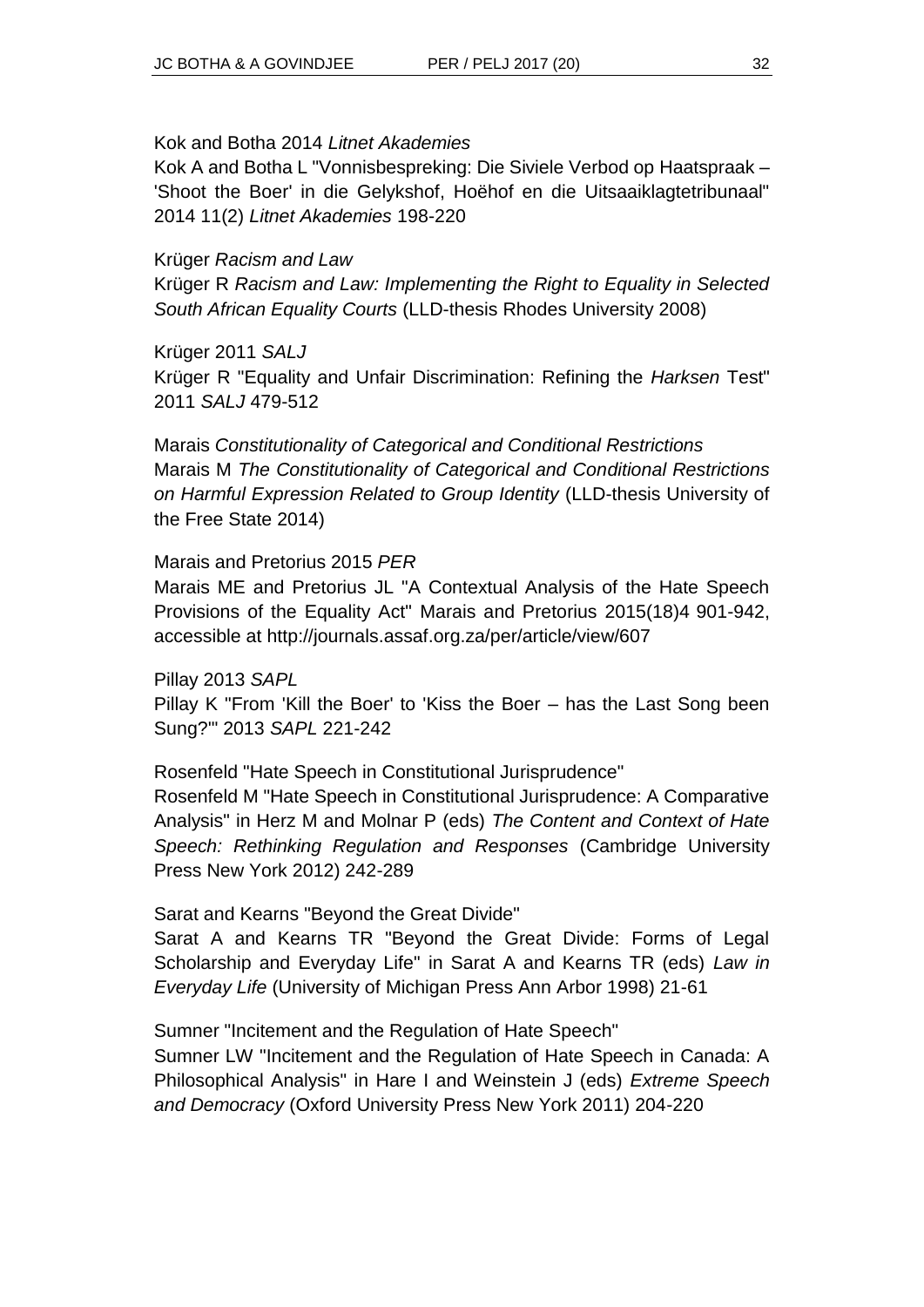Teichner 2003 *SAJHR*

Teichner S "The Hate Speech Provisions of the Promotion of Equality and Prevention of Unfair Discrimination Act 4 of 2000: The Good, the Bad and the Ugly" 2003 *SAJHR* 349-381

Thornberry "Forms of Hate Speech and ICERD" Thornberry P "Forms of Hate Speech and ICERD" Paper presented at the Expert Seminar on the Links between Arts 19 and 20 of the ICCPR Facilitated by the UNHRC (2-3 October 2008 Geneva) 1-24

Tsesis 2015 *BU L Rev* Tsesis A "Balancing Free Speech" 2015 96(2) *BU L Rev* 1-45

Waldron *The Harm in Hate Speech* Waldron J *The Harm in Hate Speech* (Harvard University Press Cambridge 2012)

#### **Case law**

*Afri-forum v Malema* 2011 6 SA 240 (Eqc)

*Canada (Human Rights Commission) v Taylor* 1990 3 SCR 892

*Case v Minister of Safety and Security, Curtis v Minister of Safety and Security* 1996 3 SA 617 (CC)

*City Council of Pretoria v Walker* 1998 2 SA 363 (CC)

*Coetzee v YFM* 2010 JOL 25811 (BCCSA)

*Dawood v Minister for Home Affairs* 2000 3 SA 936 (CC)

*De Reuck v Director of Public Prosecutions, Witwatersrand Local Division*  2004 1 SA 406 (CC)

*Democratic Alliance v Volkraad Verkiesing Kommissie* (SAHRC) (unreported) case number MP1213/0024 of 5 December 2013

*Freedom Front v South African Human Rights Commission* 2003 11 BCLR 1283 (SAHRC)

*Hamid v Chaifm* 2015 JOL 3343 (BCCSA)

*Harksen v Lane* 1988 1 SA 300 (CC)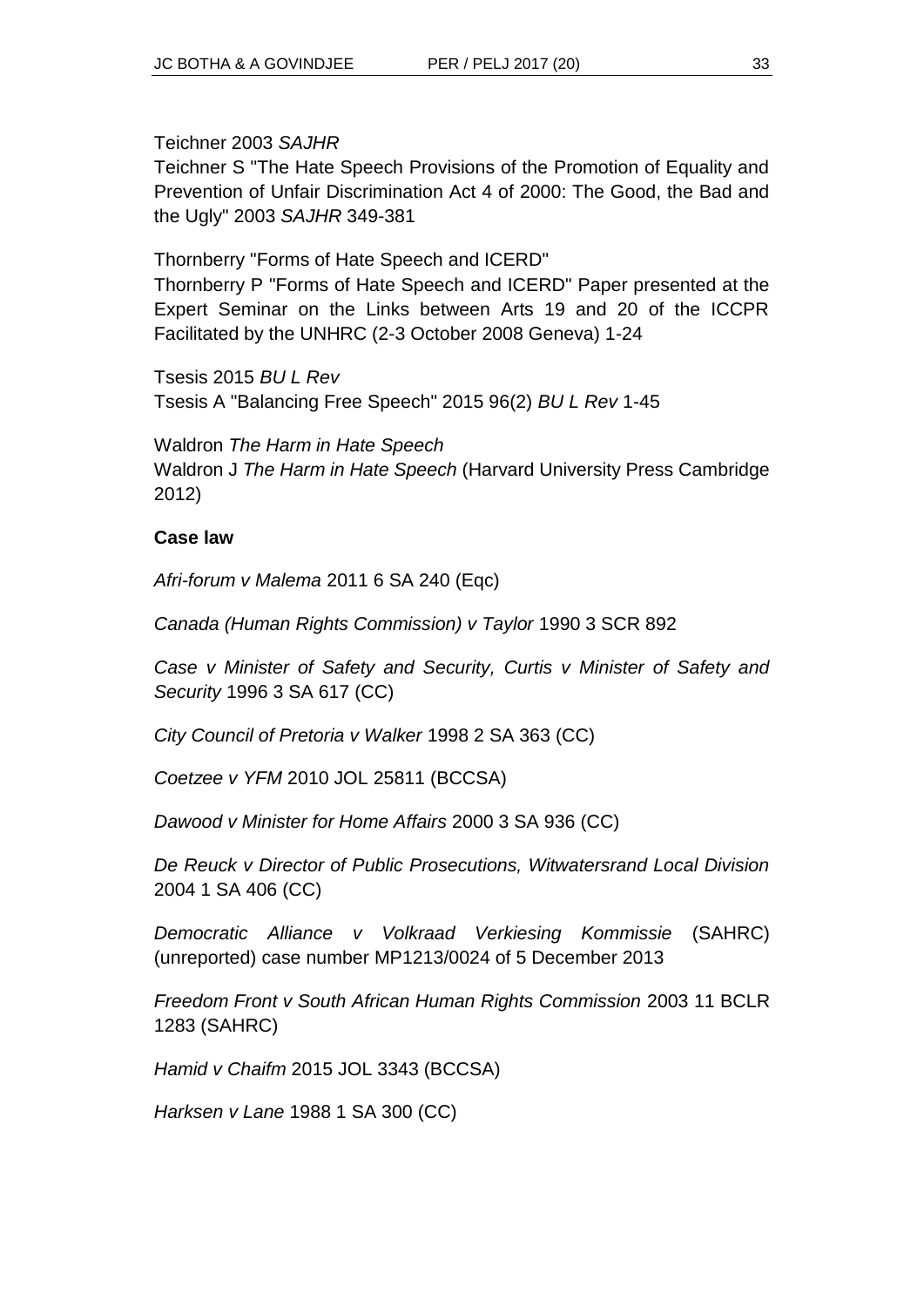*Herselman v Geleba* (E) (unreported) case number 231/2009 of 1 September 2011

*Independent Newspapers Holdings Ltd v Suliman* 2004 3 All SA 137 (SCA)

*Investigating Directorate: Serious Economic Offences v Hyundai Motor Distributors (Pty) Ltd. In re: Hyundai Motor Distributors (Pty) Ltd v Smit 2001* 1 SA 545 (CC)

*Islamic Unity Convention v Independent Broadcasting Authority* 2002 4 SA 294 (CC)

*Janse van Rensburg v Minister of Defence* 2000 3 SA 54 (SCA)

*Jersild v Denmark* 1995 19 EHRR 1 (App No 15890/89)

*Kubyana v Standard Bank of South Africa Ltd* 2014 3 SA 56 (CC)

*Le Roux v Dey* 2011 3 SA 274 (CC)

*Manamela v Shapiro* (SAHRC) (unreported) case number GP/2008/1037E

*Manong v Department of Roads (No 2)* 2009 6 SA 589 (SCA)

*MEC for Education: Kwa-Zulu Natal v Pillay* 2008 1 SA 474 (CC)

*Minister of Home Affairs v Fourie* 2006 1 SA 524 (CC)

*Modiri v Minister of Safety and Security* 2012 1 All SA 154 (SCA)

*National Coalition for Gay and Lesbian Equality v Minister of Home Affairs* 2000 2 SA 1 (CC)

*National Coalition for Gay and Lesbian Equality v Minister of Justice* 1999 1 SA 6 (CC)

*Premier of the Eastern Cape Province v Sekeleni* 2002 3 All SA 407 (A)

*Qwelane v Minister of Justice and Constitutional Development* 2015 2 SA 493 (GJ)

*R v Keegstra* 1990 3 SCR 697

*S v Zuma* 1995 2 SA 642 (CC)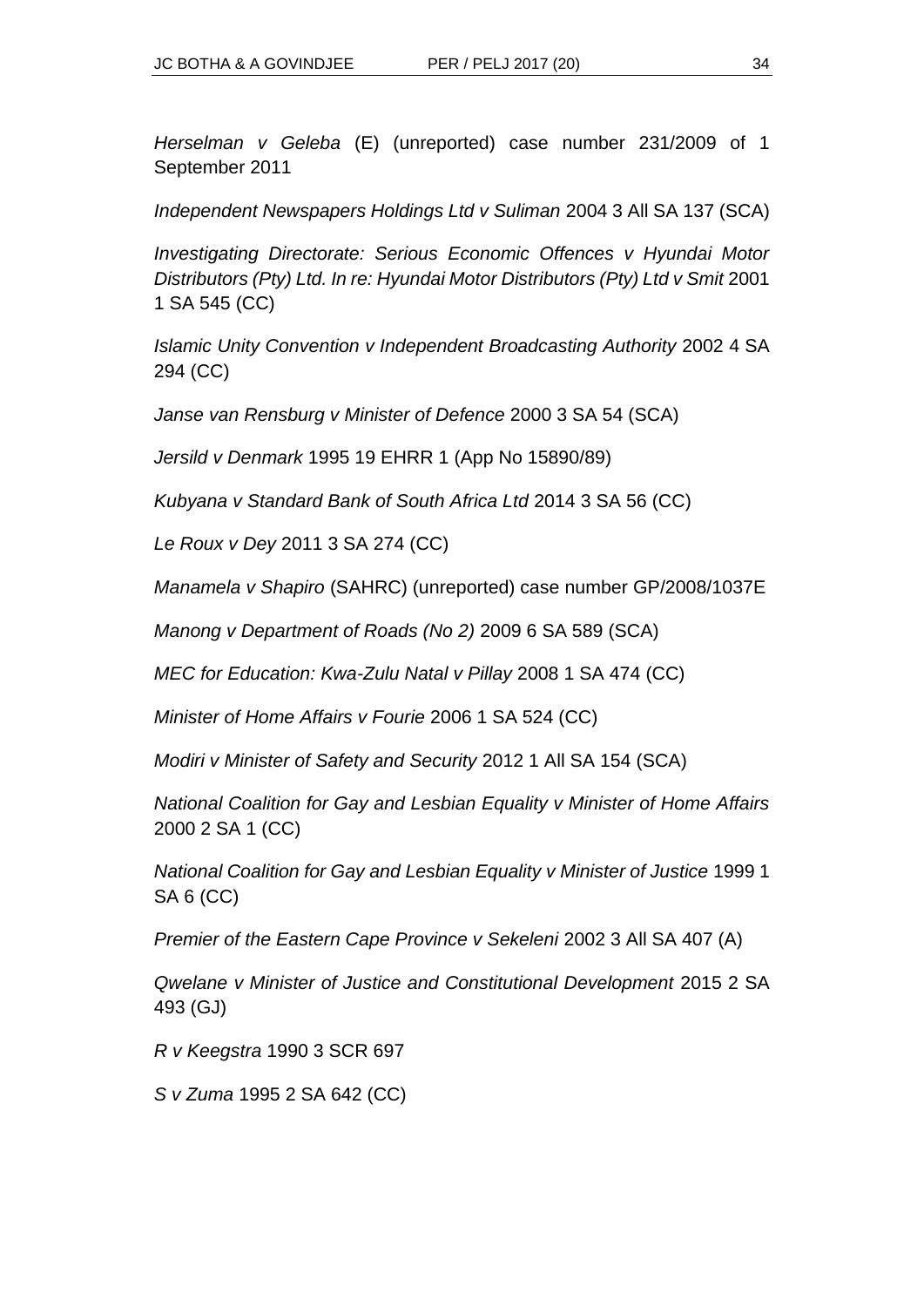*SAHRC v Qwelane* (Eqc) (unreported) case number 44/EqJhb of 31 May 2011

*Saskatchewan (Human Rights Commission) v Whatcott 2013 SCC 11*

*Smit v OVS Afrikaanse Pers Bpk* 1956 1 SA 768 (O)

*Suliman v 5FM* 2006 JOL 17677 (BCTSA)

*Teddy Bear Clinic for Abused Children v Minister of Justice and Constitutional Development* 2014 2 SA 168 (CC)

*The Citizen 1978 (Pty) Ltd v McBride* 2011 4 SA 191 (CC)

*Thiem v MacKay* (SAHRC) (unreported) case number FS/1314/0083 of 18 September 2013

*Times Media Ltd v Nisselow* 2005 1 All SA 567 (A)

#### *Legislation*

#### *Canada*

*Canadian Criminal Code*, RSC 1985, c 46

#### **South Africa**

*Constitution of the Republic of South Africa*, 1996

*Films and Publications Act* 65 of 1996

*Free-to-Air Code of Conduct for Broadcasting Service Licensees* (2009)

*Promotion of Equality and Prevention of Unfair Discrimination Act* 4 of 2000

#### **International instruments**

*General Comment No 18: Non-discrimination* UN Doc HRI/GEN.1.Rev.9 (1989)

*General Comment No 34: Article 19: Freedoms of Opinion and Expression*  UN Doc CCPR/C/GC/34 (2011)

*General Recommendation No 15: Organized Violence based on Ethnic Origin* UN Doc GA/48/18 (1993)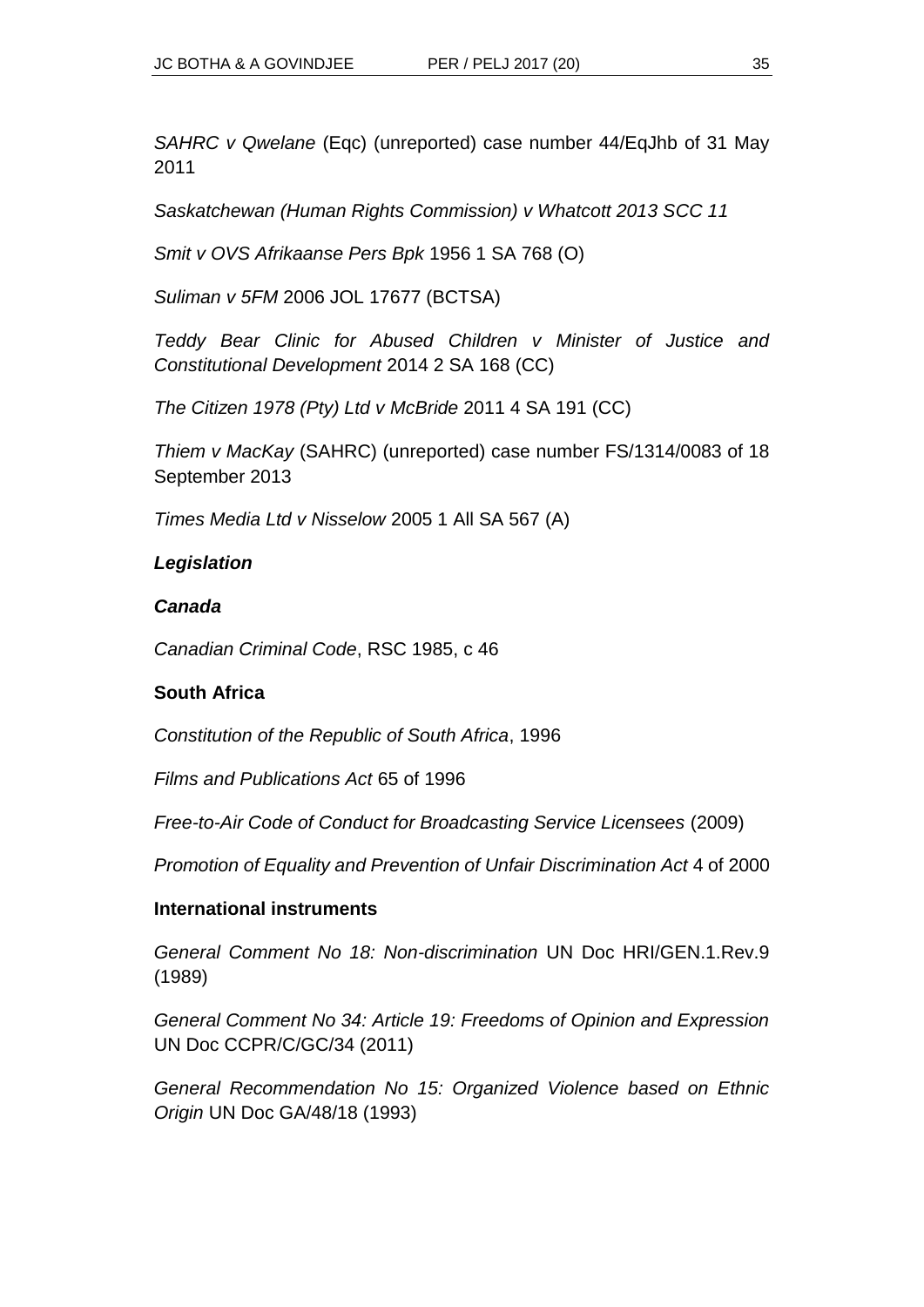*General Recommendation No 35: Combating Racist Hate Speech* UN Doc CERD/C/GC/35 (2013)

*International Convention on the Elimination of All Forms of Racial Discrimination* (1965)

*International Covenant on Civil and Political Rights* (1966)

*Rabat Plan of Action on the Prohibition of Advocacy of National, Racial or Religious Hatred that Constitutes Incitement to Discrimination, Hostility or Violence* (2012)

*Report of the Special Rapporteur on the Promotion and Protection of the Right to Freedom of Opinion and Expression* UN Doc A/67/357 (2012)

#### **Internet sources**

Bronstein 2006 https://www.activateleadership.co.za/cells/view/275

Bronstein V 2006 *What You Can and Can't Say in South Africa* https://www.activateleadership.co.za/cells/view/275 accessed 10 August 2016

De Vos 2011 http://constitutionallyspeaking.co.za/malema-judgment-a-rethink-on-hate-speech-needed/

De Vos P *Malema Judgment: A Rethink on Hate Speech Needed* http://constitutionallyspeaking.co.za/malema-judgment-a-re-think-on-hatespeech-needed/ accessed 15 November 2013

Moon 2008 http://www.ohrc.on.ca/en/submission-canadian-human-rightscommission-concerning-section-13-canadian-human-rights-act-and

Moon R 2008 *Report to the Canadian Human Rights Commission concerning Section 13 of the Canadian Human Rights Act and the Regulation of Hate Speech on the Internet* http://www.ohrc.on.ca/en/submission-canadian-human-rights-commissionconcerning-section-13-canadian-human-rights-act-and accessed 12 June 2017

## **List of Abbreviations**

BCCSA Broadcasting Complaints Commission of South Africa